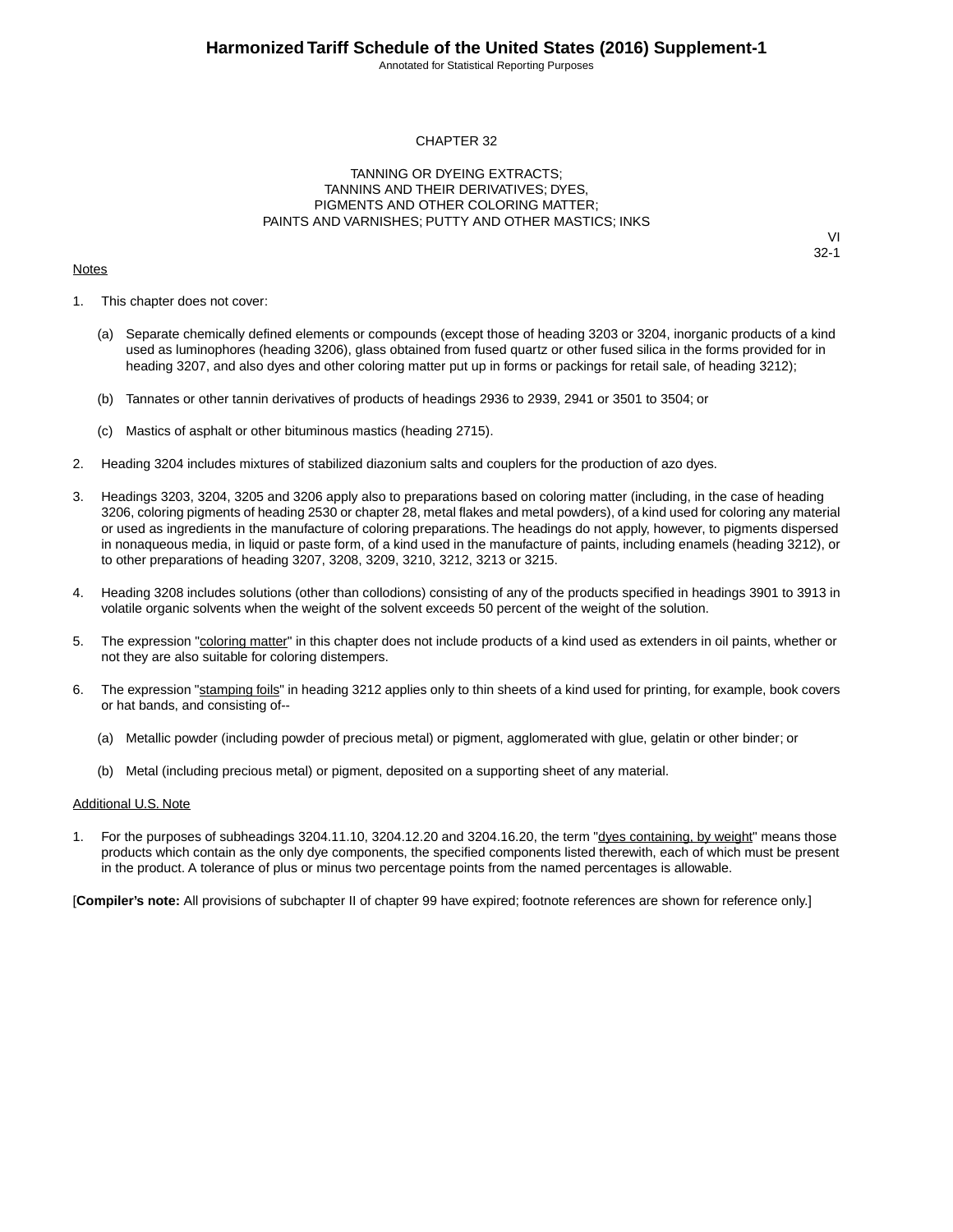Annotated for Statistical Reporting Purposes

| Heading/                 | Stat.       |                                                                                                                    | Unit           |         | Rates of Duty                         |                      |
|--------------------------|-------------|--------------------------------------------------------------------------------------------------------------------|----------------|---------|---------------------------------------|----------------------|
| Subheading               | Suf-<br>fix | <b>Article Description</b>                                                                                         | of<br>Quantity | General | Special                               | 2                    |
| 3201                     |             | Tanning extracts of vegetable origin;                                                                              |                |         |                                       |                      |
|                          |             | tannins and their salts, ethers, esters and other derivatives:                                                     |                |         |                                       |                      |
| 3201.10.00 00            |             |                                                                                                                    | kg Free        |         |                                       | Free                 |
| 3201.20.00 00            |             |                                                                                                                    |                |         |                                       | Free                 |
| 3201.90                  |             | Other:                                                                                                             |                |         |                                       |                      |
| 3201.90.10 00            |             | Tannic acid, containing by weight 50 percent or more                                                               |                |         | Free (A, AU, BH,                      | 8%                   |
|                          |             |                                                                                                                    |                |         | CA, CL, CO, D, E,                     |                      |
|                          |             |                                                                                                                    |                |         | IL, JO, KR, MA,                       |                      |
|                          |             |                                                                                                                    |                |         | MX, OM, P, PA,<br>PE, SG)             |                      |
| 3201.90.25 00            |             | Extracts of canaigre, chestnut, curupay, divi-divi,                                                                |                |         |                                       |                      |
|                          |             | eucalyptus, gambier, hemlock, larch, mangrove,                                                                     |                |         |                                       |                      |
|                          |             | myrobalan, oak, sumac, tara, urunday or valonia kg Free                                                            |                |         |                                       | Free                 |
| 3201.90.50 00            |             |                                                                                                                    |                |         | Free (A, AU, BH,                      | 15%                  |
|                          |             |                                                                                                                    |                |         | CA, CL, CO, D, E,                     |                      |
|                          |             |                                                                                                                    |                |         | IL, JO, KR, MA,<br>MX, OM, P, PA,     |                      |
|                          |             |                                                                                                                    |                |         | PE, SG)                               |                      |
| 3202                     |             | Synthetic organic tanning substances; inorganic tanning                                                            |                |         |                                       |                      |
|                          |             | substances; tanning preparations, whether or not containing                                                        |                |         |                                       |                      |
|                          |             | natural tanning substances; enzymatic preparations for<br>pre-tanning:                                             |                |         |                                       |                      |
| 3202.10                  |             | Synthetic organic tanning substances:                                                                              |                |         |                                       |                      |
| 3202.10.10 00            |             |                                                                                                                    |                |         | Free (A, AU, BH,                      | $15.4 \text{c/kg} +$ |
|                          |             |                                                                                                                    |                |         | CA, CL, CO, D, E,<br>IL, JO, KR, MA,  | 48.5%                |
|                          |             |                                                                                                                    |                |         | MX, OM, P, PA,                        |                      |
|                          |             |                                                                                                                    |                |         | PE, SG)                               |                      |
| 3202.10.50 00            |             |                                                                                                                    |                |         | Free (A+, AU, BH,                     | 41.5%                |
|                          |             |                                                                                                                    |                |         | CA, CL, CO, D, E,<br>IL, JO, KR, MA,  |                      |
|                          |             |                                                                                                                    |                |         | MX, OM, P, PA,                        |                      |
|                          |             |                                                                                                                    |                |         | PE, SG)                               |                      |
| 3202.90<br>3202.90.10 00 |             | Other:                                                                                                             |                |         |                                       | 25%                  |
| 3202.90.50 00            |             |                                                                                                                    |                |         | Free (A, AU, BH,                      | 25%                  |
|                          |             |                                                                                                                    |                |         | CA, CL, CO, D, E,                     |                      |
|                          |             |                                                                                                                    |                |         | IL, JO, KR, MA,                       |                      |
|                          |             |                                                                                                                    |                |         | MX, OM, P, PA,<br>PE, SG)             |                      |
| 3203.00                  |             | Coloring matter of vegetable or animal origin (including dyeing                                                    |                |         |                                       |                      |
|                          |             | extracts but excluding animal black), whether or not chemically                                                    |                |         |                                       |                      |
|                          |             | defined; preparations as specified in note 3 to this chapter                                                       |                |         |                                       |                      |
| 3203.00.10 00            |             | based on coloring matter of vegetable or animal origin:<br>Annato, archil, cochineal, cudbear, litmus, logwood and |                |         |                                       |                      |
|                          |             |                                                                                                                    |                |         |                                       | Free                 |
| 3203.00.30 00            |             | Mixtures of 3,4-dihydroxyphenyl-2,4,6-trihydroxy-                                                                  |                |         |                                       |                      |
|                          |             | phenylmethanone and 2-(2,4-dihydroxyphenyl)-3,5,7-                                                                 |                |         |                                       |                      |
|                          |             |                                                                                                                    |                |         |                                       | 15%                  |
| 3203.00.80 00            |             |                                                                                                                    |                |         | Free (A, AU, BH,<br>CA, CL, CO, D, E, | 15%                  |
|                          |             |                                                                                                                    |                |         | IL, JO, K, KR, MA,                    |                      |
|                          |             |                                                                                                                    |                |         | MX, OM, P, PA,                        |                      |
|                          |             |                                                                                                                    |                |         | PE, SG)                               |                      |
|                          |             |                                                                                                                    |                |         |                                       |                      |
|                          |             |                                                                                                                    |                |         |                                       |                      |
|                          |             |                                                                                                                    |                |         |                                       |                      |
|                          |             |                                                                                                                    |                |         |                                       |                      |
|                          |             |                                                                                                                    |                |         |                                       |                      |
|                          |             |                                                                                                                    |                |         |                                       |                      |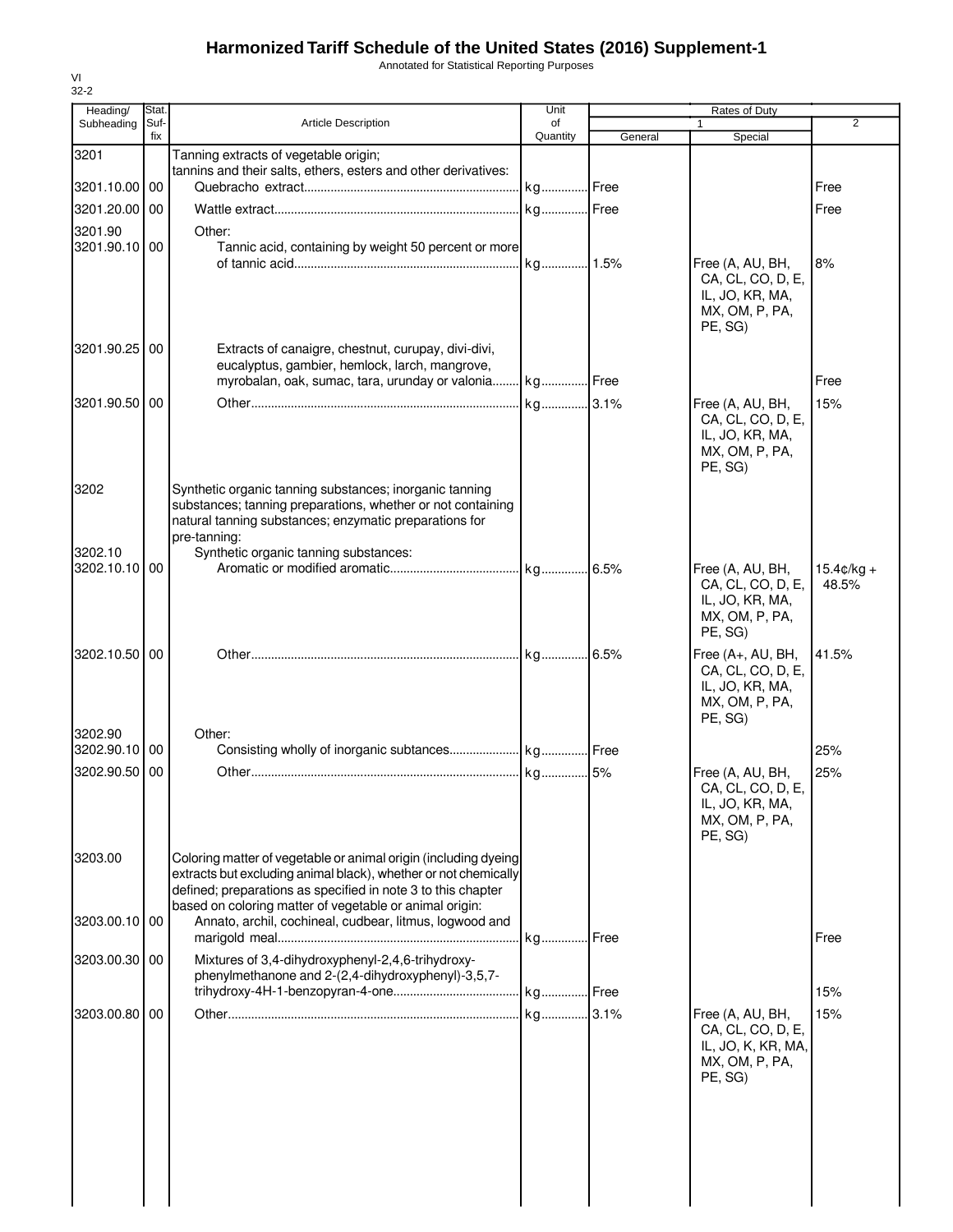Annotated for Statistical Reporting Purposes

| Heading/                      | Stat.       |                                                                                                                                                                                                                                                                                                                                                                                                                                                                                                                                                                                                                                                                                                                                                                                                                                                                                                                                                                                                                                                                                                                                                                                                                                                                                                                                                                                                                                                                                                                                                                                                                                                                                                                                                                                                                        | Unit           |         | Rates of Duty                                                                          |                |
|-------------------------------|-------------|------------------------------------------------------------------------------------------------------------------------------------------------------------------------------------------------------------------------------------------------------------------------------------------------------------------------------------------------------------------------------------------------------------------------------------------------------------------------------------------------------------------------------------------------------------------------------------------------------------------------------------------------------------------------------------------------------------------------------------------------------------------------------------------------------------------------------------------------------------------------------------------------------------------------------------------------------------------------------------------------------------------------------------------------------------------------------------------------------------------------------------------------------------------------------------------------------------------------------------------------------------------------------------------------------------------------------------------------------------------------------------------------------------------------------------------------------------------------------------------------------------------------------------------------------------------------------------------------------------------------------------------------------------------------------------------------------------------------------------------------------------------------------------------------------------------------|----------------|---------|----------------------------------------------------------------------------------------|----------------|
| Subheading                    | Suf-<br>fix | <b>Article Description</b>                                                                                                                                                                                                                                                                                                                                                                                                                                                                                                                                                                                                                                                                                                                                                                                                                                                                                                                                                                                                                                                                                                                                                                                                                                                                                                                                                                                                                                                                                                                                                                                                                                                                                                                                                                                             | of<br>Quantity | General | Special                                                                                | $\overline{2}$ |
| 3204<br>3204.11<br>3204.11.10 | 00          | Synthetic organic coloring matter, whether or not chemically<br>defined; preparations as specified in note 3 to this chapter<br>based on synthetic organic coloring matter; synthetic organic<br>products of a kind used as fluorescent brightening agents or<br>as luminophores, whether or not chemically defined:<br>Synthetic organic coloring matter and preparations based<br>thereon as specified in note 3 to this chapter:<br>Disperse dyes and preparations based thereon:<br>Disperse blue 19, 26, 26:1, 35, 55, 56, 58, 72, 73,<br>79, 83, 84, 93, 95, 122, 125, 126, 128, 148, 154,<br>165, 180, 183, 185, 200, 284, 285, 288, 289, 295,<br>296;<br>Disperse brown 19;<br>Disperse green 9;<br>Disperse orange 7, 13, 20, 31, 32, 42, 47, 48, 54,<br>56, 60, 63, 70, 80, 96, 127, 137, 139;<br>Disperse red 44, 46, 72, 73, 90, 93, 107, 118, 121,<br>122, 131, 133, 134, 151, 169, 184, 185, 202, 203,<br>224, 277, 278, 279, 282, 288, 303, 310;<br>Disperse violet 23, 33, 35, 48, 57, 63;<br>Disperse yellow 13, 44, 58, 63, 65, 82, 85, 91,<br>107, 119, 122, 124, 126, 139, 182, 183, 184, 202,<br>204:<br>Dyes containing, by weight--<br>12.7 percent Disperse Yellow 1,<br>32.3 percent Disperse Orange 1,<br>19.8 percent Disperse Blue 35,<br>and 35.2 percent Disperse Blue 3;<br>Dyes containing, by weight--<br>39.0 percent Disperse Yellow 39,<br>28.0 percent Disperse Orange 25,<br>and<br>33.0 percent Disperse Violet 27;<br>Dyes containing, by weight--<br>89.4 percent Disperse Violet 27,<br>and 10.6 percent Disperse Green 9;<br>Dyes containing, by weight--<br>67.7 percent Disperse Blue 35,<br>14.2 percent Disperse Yellow 1,<br>and 18.1 percent Disperse Orange 1;<br>Dyes containing, by weight--<br>74.3 percent Disperse Blue 285,<br>18.0 percent Disperse Brown 19, |                |         |                                                                                        |                |
|                               |             |                                                                                                                                                                                                                                                                                                                                                                                                                                                                                                                                                                                                                                                                                                                                                                                                                                                                                                                                                                                                                                                                                                                                                                                                                                                                                                                                                                                                                                                                                                                                                                                                                                                                                                                                                                                                                        |                |         | Free (A+, AU, BH,<br>CA, CL, CO, D, E,<br>IL, JO, KR, MA,<br>MX, OM, P, PA,<br>PE. SG) | 52.5%          |
| 3204.11.15 00                 |             |                                                                                                                                                                                                                                                                                                                                                                                                                                                                                                                                                                                                                                                                                                                                                                                                                                                                                                                                                                                                                                                                                                                                                                                                                                                                                                                                                                                                                                                                                                                                                                                                                                                                                                                                                                                                                        |                | 6.5%    | Free (A+, AU, BH,<br>CA, CL, CO, D, E,<br>IL, JO, KR, MA,<br>MX, OM, P, PA,<br>PE, SG) | 51.9%          |
| 3204.11.18 00                 |             | N-[2-[(2,6-Dicyano-4-methylphenylazo]-5-<br>(diethylamino)-phenyl] methanesulfonamide; and<br>N-[2-[2,6-Dicyano-4-methylphenylazo]-5-<br>(di-1-propylamino) phenyl]methanesulfonamide kg Free<br>Other:                                                                                                                                                                                                                                                                                                                                                                                                                                                                                                                                                                                                                                                                                                                                                                                                                                                                                                                                                                                                                                                                                                                                                                                                                                                                                                                                                                                                                                                                                                                                                                                                                |                |         |                                                                                        | 63.5%          |

1/ See headings 9902.03.57 and 9902.03.58.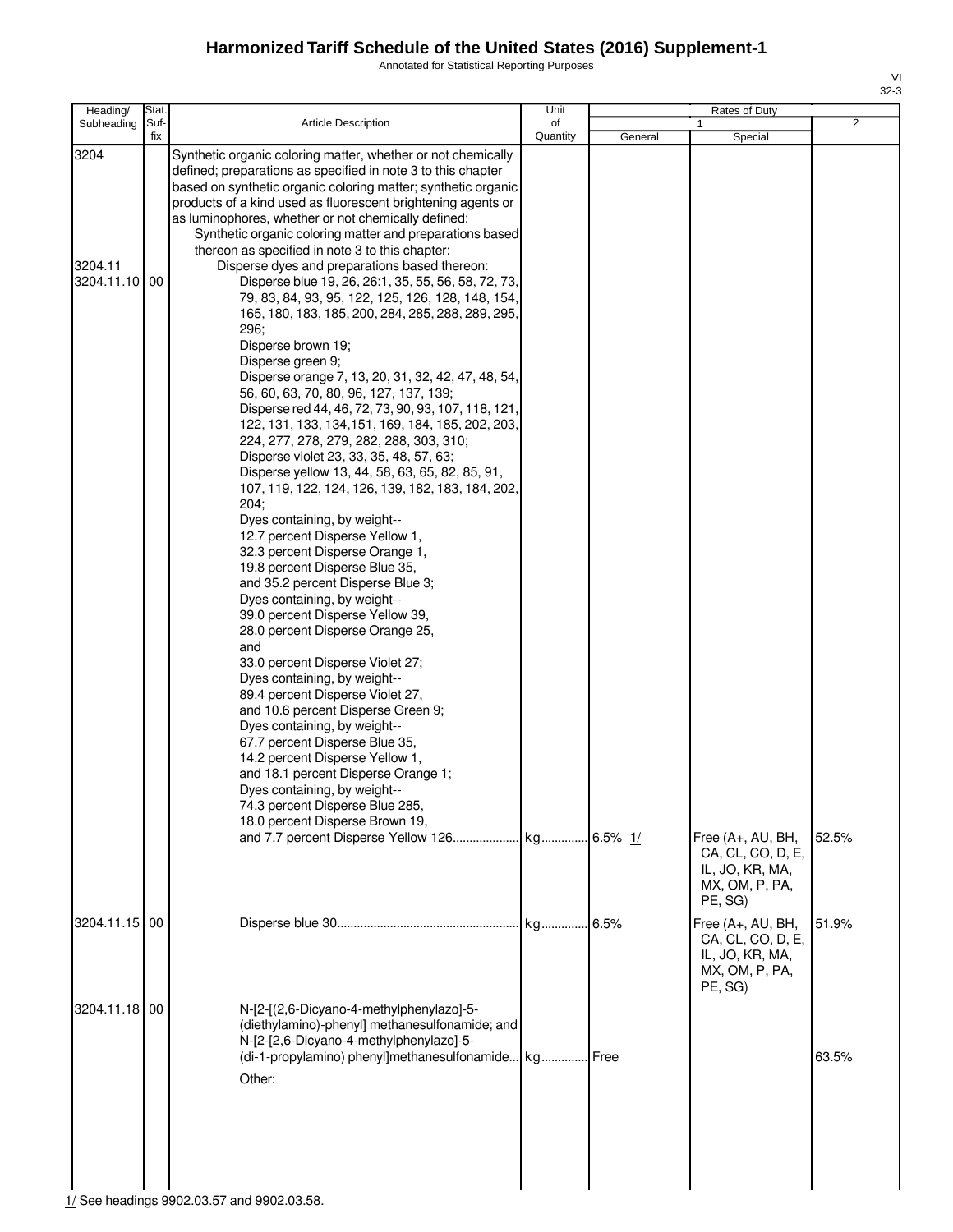Annotated for Statistical Reporting Purposes

| Heading/                                          | Stat.       |                                                                                                                                                                                                                                                                                                                                                                                                                                                                                                                                                                            | Unit           |         | Rates of Duty                                                                          |                |
|---------------------------------------------------|-------------|----------------------------------------------------------------------------------------------------------------------------------------------------------------------------------------------------------------------------------------------------------------------------------------------------------------------------------------------------------------------------------------------------------------------------------------------------------------------------------------------------------------------------------------------------------------------------|----------------|---------|----------------------------------------------------------------------------------------|----------------|
| Subheading                                        | Suf-<br>fix | Article Description                                                                                                                                                                                                                                                                                                                                                                                                                                                                                                                                                        | of<br>Quantity | General | $\mathbf{1}$<br>Special                                                                | $\overline{2}$ |
| 3204 (con.)<br>3204.11<br>(con.)<br>3204.11.35 00 |             | Synthetic organic coloring matter, whether or not chemically<br>defined; preparations as specified in note 3 to this chapter<br>based on synthetic organic coloring matter; synthetic organic<br>products of a kind used as fluorescent brightening agents or<br>as luminophores, whether or not chemically defined: (con.)<br>Synthetic organic coloring matter and preparations based<br>thereon as specified in note 3 to this chapter: (con.)<br>Disperse dyes and preparations based thereon: (con.)<br>Other: (con.)<br>Products described in additional U.S. note 3 |                |         |                                                                                        |                |
|                                                   |             |                                                                                                                                                                                                                                                                                                                                                                                                                                                                                                                                                                            | kg 6.5% 1/     |         | Free (A+, AU, BH,<br>CA, CL, CO, D, E,<br>IL, JO, KR, MA,<br>MX, OM, P, PA,<br>PE, SG) | 63.5%          |
| 3204.11.50 00                                     |             |                                                                                                                                                                                                                                                                                                                                                                                                                                                                                                                                                                            | kg 6.5% 2/     |         | Free (A+, AU, BH,<br>CA, CL, CO, D, E,<br>IL, JO, KR, MA,<br>MX, OM, P, PA,<br>PE, SG) | 63.5%          |
|                                                   |             | 1/ See headings 9902.01.74, 9902.01.76, 9902.03.55, 9902.24.96, 9902.24.97 and 9902.25.03.<br>2/ See headings 9902.01.09, 9902.03.45, 9902.03.46, 9902.03.47, 9902.03.48, 9902.03.49, 9902.03.50, 9902.03.51, 9902.03.52,                                                                                                                                                                                                                                                                                                                                                  |                |         |                                                                                        |                |

<sup>9902.03.53,</sup> 9902.03.54, 9902.24.93 and 9902.24.94.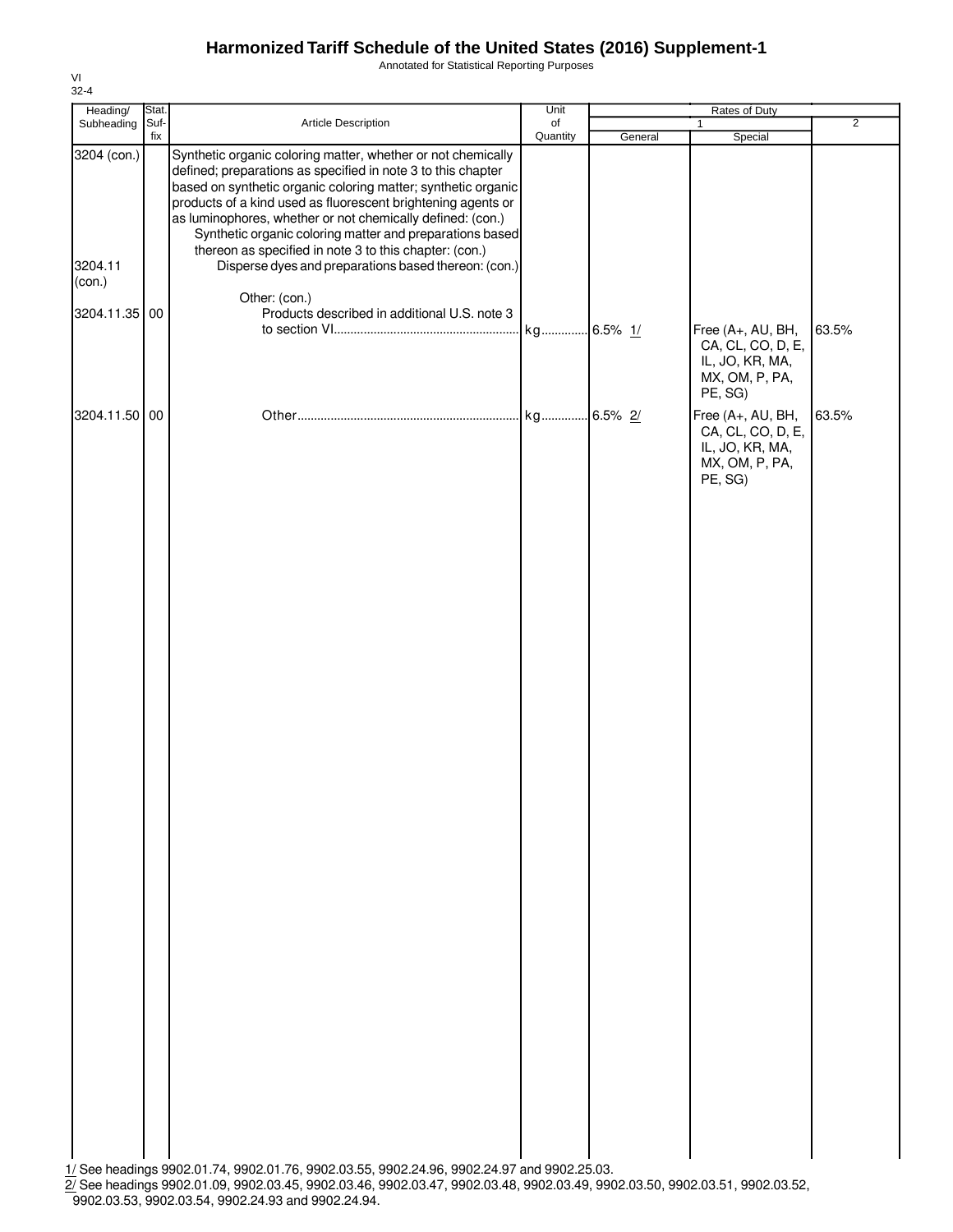Annotated for Statistical Reporting Purposes

| Heading/      | Stat.       |                                                                                                                                                                                                                                                                                                                                                                                         | Unit           |         | Rates of Duty                                                                          |                |
|---------------|-------------|-----------------------------------------------------------------------------------------------------------------------------------------------------------------------------------------------------------------------------------------------------------------------------------------------------------------------------------------------------------------------------------------|----------------|---------|----------------------------------------------------------------------------------------|----------------|
| Subheading    | Suf-<br>fix | Article Description                                                                                                                                                                                                                                                                                                                                                                     | of<br>Quantity | General | 1<br>Special                                                                           | $\overline{2}$ |
| 3204 (con.)   |             | Synthetic organic coloring matter, whether or not chemically<br>defined; preparations as specified in note 3 to this chapter<br>based on synthetic organic coloring matter; synthetic organic<br>products of a kind used as fluorescent brightening agents or<br>as luminophores, whether or not chemically defined: (con.)<br>Synthetic organic coloring matter and preparations based |                |         |                                                                                        |                |
| 3204.12       |             | thereon as specified in note 3 to this chapter: (con.)<br>Acid dyes, whether or not premetallized, and<br>preparations based thereon; mordant dyes and<br>preparations based thereon:                                                                                                                                                                                                   |                |         |                                                                                        |                |
| 3204.12.05 00 |             |                                                                                                                                                                                                                                                                                                                                                                                         |                |         |                                                                                        | 72%            |
| 3204.12.13 00 |             |                                                                                                                                                                                                                                                                                                                                                                                         |                |         |                                                                                        | 51%            |
| 3204.12.17 00 |             | Acid black 31, 50, 94, 129;<br>Acid blue 54, 127, 129, 143;<br>Acid brown 44, 46, 48, 58, 188, 189;<br>Acid green 40;<br>Acid red 130, 145, 174, 211;<br>Acid violet 31, 41, 48;<br>Acid yellow 2, 75;<br>Mordant black 8;<br>Mordant green 47; and                                                                                                                                     |                |         |                                                                                        |                |
|               |             |                                                                                                                                                                                                                                                                                                                                                                                         |                |         | Free (A+, AU, BH,<br>CA, CL, CO, D, E,<br>IL, JO, KR, MA,<br>MX, OM, P, PA,<br>PE, SG) | 51%            |
|               |             |                                                                                                                                                                                                                                                                                                                                                                                         |                |         |                                                                                        |                |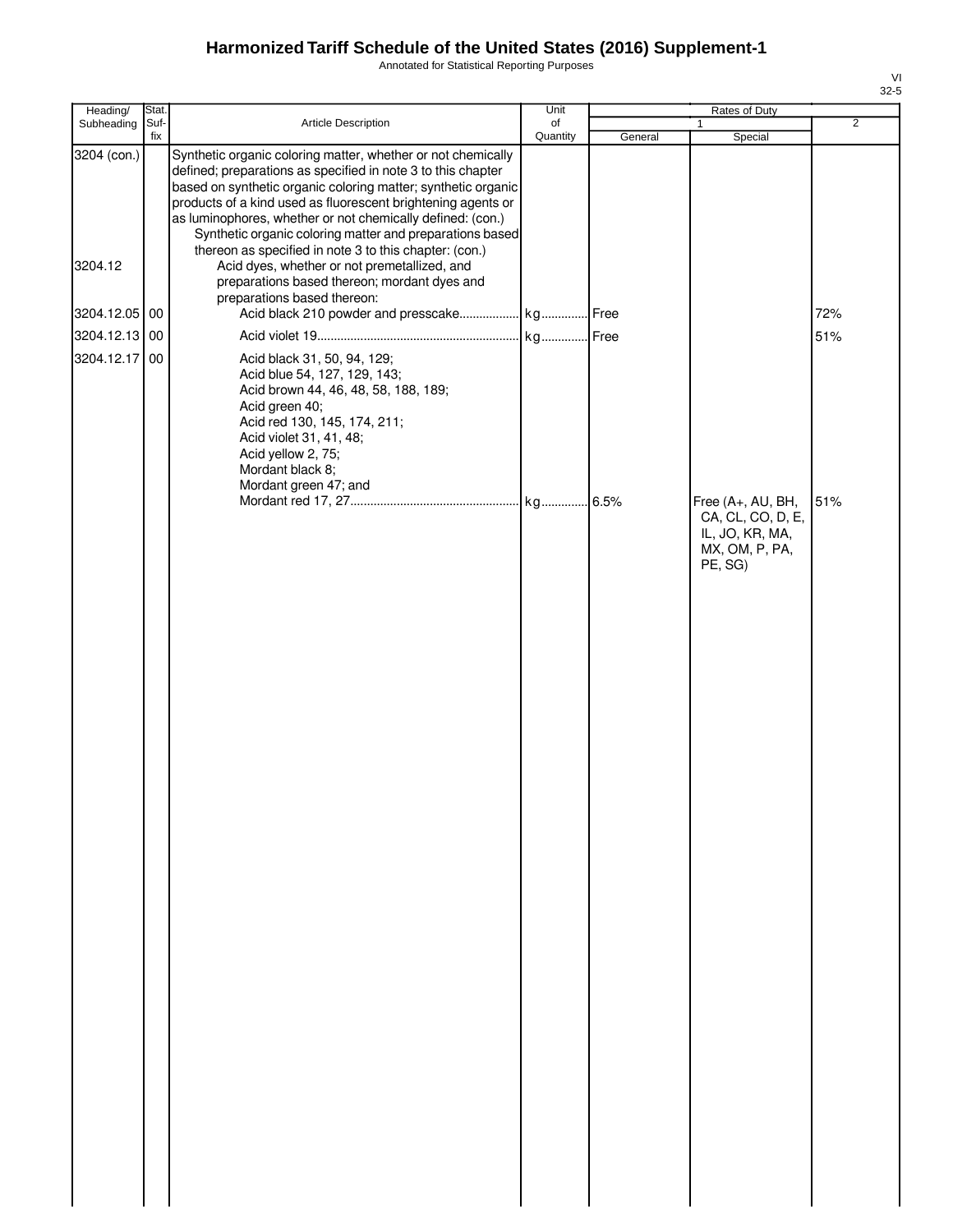Annotated for Statistical Reporting Purposes

| Stat.<br>Heading/                                 |                                                                                                                                                                                                                                                                                                                                                                                                                                                                                                                                                                                                                                                                                                                                                                                                                                                                                                                                                                                                                                                                                                                                                                                                                                                                                                                                         | Unit     |         | Rates of Duty                                                                          |                |
|---------------------------------------------------|-----------------------------------------------------------------------------------------------------------------------------------------------------------------------------------------------------------------------------------------------------------------------------------------------------------------------------------------------------------------------------------------------------------------------------------------------------------------------------------------------------------------------------------------------------------------------------------------------------------------------------------------------------------------------------------------------------------------------------------------------------------------------------------------------------------------------------------------------------------------------------------------------------------------------------------------------------------------------------------------------------------------------------------------------------------------------------------------------------------------------------------------------------------------------------------------------------------------------------------------------------------------------------------------------------------------------------------------|----------|---------|----------------------------------------------------------------------------------------|----------------|
| Subheading<br>Suf-                                | <b>Article Description</b>                                                                                                                                                                                                                                                                                                                                                                                                                                                                                                                                                                                                                                                                                                                                                                                                                                                                                                                                                                                                                                                                                                                                                                                                                                                                                                              | of       |         | 1                                                                                      |                |
| 3204 (con.)<br>3204.12<br>(con.)<br>3204.12.20 00 | fix<br>Synthetic organic coloring matter, whether or not chemically<br>defined; preparations as specified in note 3 to this chapter<br>based on synthetic organic coloring matter; synthetic organic<br>products of a kind used as fluorescent brightening agents or<br>as luminophores, whether or not chemically defined: (con.)<br>Synthetic organic coloring matter and preparations based<br>thereon as specified in note 3 to this chapter: (con.)<br>Acid dyes, whether or not premetallized, and<br>preparations based thereon; mordant dyes and<br>preparations based thereon: (con.)<br>Acid black 61, 63, 76, 83, 117, 127, 131, 132, 139,<br>164, 170, 177, 183, 188, 194, 199, 211;<br>Acid blue 1, 47, 60, 61, 66, 72, 81, 82, 83, 90, 98,<br>102, 112, 123, 126, 127:1, 130, 133, 140, 142,<br>147, 151, 172, 175, 182, 185, 193, 204, 205, 208,<br>209, 221, 225, 229, 239, 242, 247, 250, 252, 254,<br>260, 261, 264, 266, 268, 280, 284, 288, 290, 296,<br>312, 317, 318;<br>Acid brown 10, 11, 12, 30, 33, 45, 50, 52, 68, 83,<br>85, 100, 101, 103, 104, 105, 106, 126, 127, 147,                                                                                                                                                                                                                                   | Quantity | General | Special                                                                                | $\overline{2}$ |
|                                                   | 158, 160, 161, 162, 163, 165, 180, 191, 224, 226,<br>227, 235, 237, 239, 248, 266, 267, 270, 276, 282,<br>283, 289, 290, 291, 298, 304, 311, 314, 315, 321,<br>322, 324, 325, 330, 331, 355, 357, 358, 359, 360,<br>361, 362, 384;<br>Acid green 9, 26, 28, 41, 43, 60, 68, 70, 71, 73,<br>80, 82, 84, 89, 92, 93, 94, 108, 112;<br>Acid orange 3, 19, 28, 33, 43, 47, 61, 86, 89, 92,<br>94, 102, 107, 126, 135, 142, 144;<br>Acid red 37, 42, 48, 52, 57, 58, 92, 111, 118, 127,<br>131, 138, 143, 155, 161, 183, 199, 213, 215, 216,<br>226, 227, 228, 249, 252, 257, 259, 260, 261, 263,<br>274, 281, 282, 283, 301, 303, 310, 315, 330, 331<br>332, 336, 347, 357, 359, 360, 361, 362, 380, 392,<br>394, 396;<br>Acid violet 9, 34, 36, 47, 66, 75, 80, 90, 103, 109,<br>111, 121;<br>Acid yellow 7, 35, 64, 70, 72, 96, 98, 111, 127,<br>136, 155, 167, 183, 184, 194, 195, 199, 218, 221,<br>223, 227;<br>Copper phthalocyanine-3,3',4,4'-tetrasulfonic acid;<br>Copper phthalocyanine-4,4',4",4"'-tetrasulfonic<br>acid;<br>Dyes containing, by weight--<br>24.2 percent Acid Yellow 135,<br>21.7 percent Acid Orange 51, and<br>54.1 percent Acid Blue 113;<br>Dyes containing, by weight--<br>10.1 percent Acid Yellow 64,<br>11.6 percent Acid Orange 51,<br>26.3 percent Acid Blue 113,<br>50.5 percent Acid Black 172, and |          |         | Free (A*, AU, BH,<br>CA, CL, CO, D, E,<br>IL, JO, KR, MA,<br>MX, OM, P, PA,<br>PE, SG) | 53.4%          |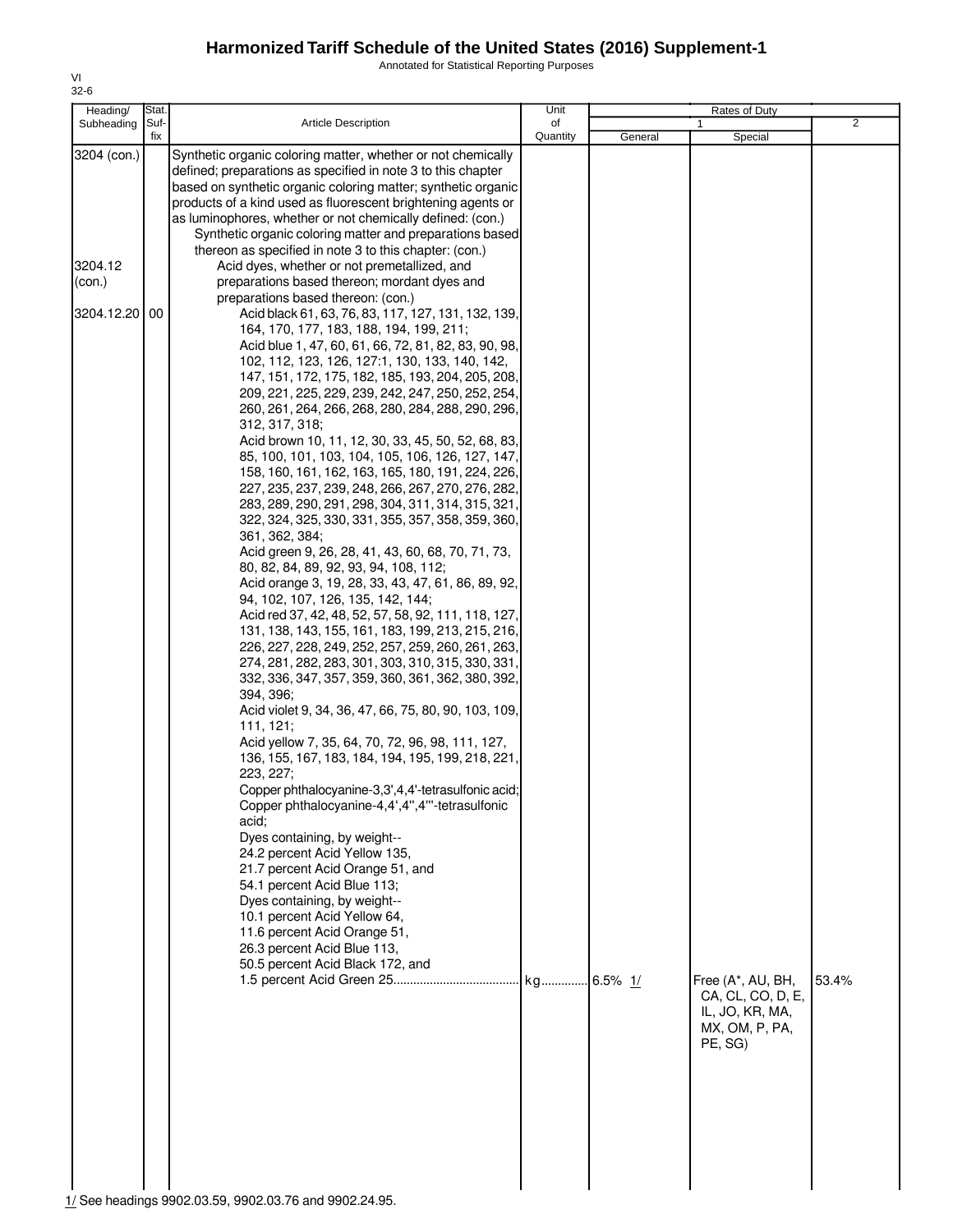Annotated for Statistical Reporting Purposes

32-7

VI

| Heading/                         | Stat.       |                                                                                                                                                                                                                                                                                                                                                                                                                                                                                                                                                                                         | Unit                  |         | Rates of Duty                                                                          |                |
|----------------------------------|-------------|-----------------------------------------------------------------------------------------------------------------------------------------------------------------------------------------------------------------------------------------------------------------------------------------------------------------------------------------------------------------------------------------------------------------------------------------------------------------------------------------------------------------------------------------------------------------------------------------|-----------------------|---------|----------------------------------------------------------------------------------------|----------------|
| Subheading                       | Suf-<br>fix | Article Description                                                                                                                                                                                                                                                                                                                                                                                                                                                                                                                                                                     | $\circ$ f<br>Quantity | General | $\mathbf{1}$<br>Special                                                                | $\overline{2}$ |
| 3204 (con.)<br>3204.12<br>(con.) |             | Synthetic organic coloring matter, whether or not chemically<br>defined; preparations as specified in note 3 to this chapter<br>based on synthetic organic coloring matter; synthetic organic<br>products of a kind used as fluorescent brightening agents or<br>as luminophores, whether or not chemically defined: (con.)<br>Synthetic organic coloring matter and preparations based<br>thereon as specified in note 3 to this chapter: (con.)<br>Acid dyes, whether or not premetallized, and<br>preparations based thereon; mordant dyes and<br>preparations based thereon: (con.) |                       |         |                                                                                        |                |
| 3204.12.30 00                    |             | Mordant black 75;                                                                                                                                                                                                                                                                                                                                                                                                                                                                                                                                                                       |                       |         |                                                                                        |                |
|                                  |             | Mordant blue 1;                                                                                                                                                                                                                                                                                                                                                                                                                                                                                                                                                                         |                       |         |                                                                                        |                |
|                                  |             | Mordant brown 79; and                                                                                                                                                                                                                                                                                                                                                                                                                                                                                                                                                                   |                       |         | Free (A*, AU, BH,<br>CA, CL, CO, D, E,<br>IL, JO, KR, MA,<br>MX, OM, P, PA,<br>PE, SG) | 50.5%          |
|                                  |             |                                                                                                                                                                                                                                                                                                                                                                                                                                                                                                                                                                                         |                       |         |                                                                                        |                |
|                                  |             |                                                                                                                                                                                                                                                                                                                                                                                                                                                                                                                                                                                         |                       |         |                                                                                        |                |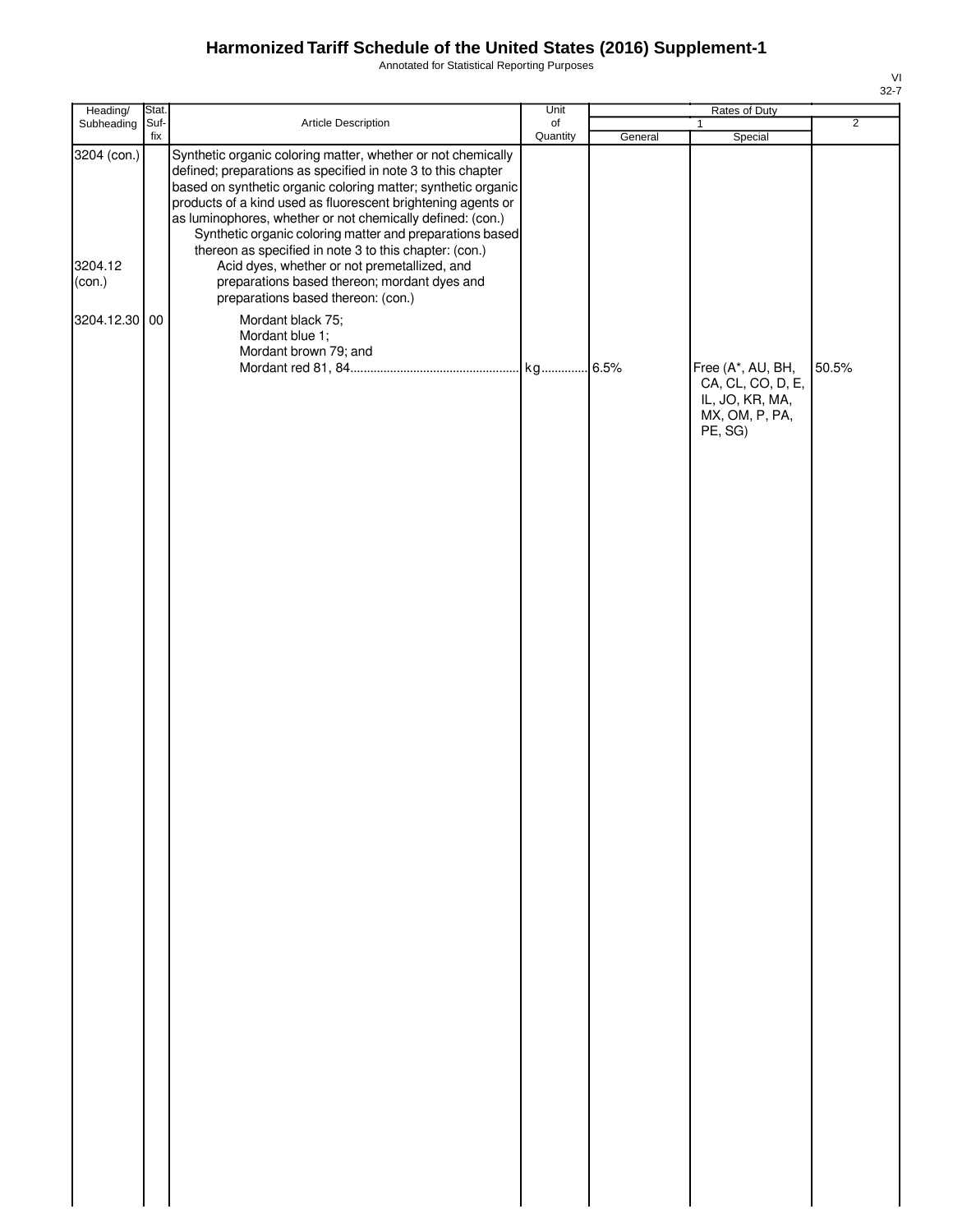Annotated for Statistical Reporting Purposes

| Suf-<br>Article Description<br>of<br>Subheading<br>$\mathbf{1}$<br>fix<br>Quantity<br>Special<br>General<br>3204 (con.)<br>Synthetic organic coloring matter, whether or not chemically<br>defined; preparations as specified in note 3 to this chapter<br>based on synthetic organic coloring matter; synthetic organic<br>products of a kind used as fluorescent brightening agents or<br>as luminophores, whether or not chemically defined: (con.)<br>Synthetic organic coloring matter and preparations based<br>thereon as specified in note 3 to this chapter: (con.)<br>3204.12<br>Acid dyes, whether or not premetallized, and<br>preparations based thereon; mordant dyes and<br>(con.)<br>preparations based thereon: (con.)<br>Other:<br>Products described in additional U.S. note 3<br>3204.12.45<br>00<br>72%<br>Free (A*, AU, BH,<br>CA, CL, CO, D, E,<br>IL, JO, KR, MA,<br>MX, OM, P, PA,<br>PE, SG)<br>3204.12.50<br>Free (A*, AU, BH,<br>72%<br>CA, CL, CO, D, E,<br>IL, JO, KR, MA,<br>MX, OM, P, PA,<br>PE, SG)<br>FD&C red 40 (CAS No. 25956-17-6) kg<br>10<br>20<br>FD&C yellow 5 (CAS No. 1934-21-0) kg<br>FD&C yellow 6 (CAS No. 2783-94-0) kg<br>30<br>90 | Heading/ | Stat. | Unit | Rates of Duty |                |
|--------------------------------------------------------------------------------------------------------------------------------------------------------------------------------------------------------------------------------------------------------------------------------------------------------------------------------------------------------------------------------------------------------------------------------------------------------------------------------------------------------------------------------------------------------------------------------------------------------------------------------------------------------------------------------------------------------------------------------------------------------------------------------------------------------------------------------------------------------------------------------------------------------------------------------------------------------------------------------------------------------------------------------------------------------------------------------------------------------------------------------------------------------------------------------------|----------|-------|------|---------------|----------------|
|                                                                                                                                                                                                                                                                                                                                                                                                                                                                                                                                                                                                                                                                                                                                                                                                                                                                                                                                                                                                                                                                                                                                                                                      |          |       |      |               | $\overline{2}$ |
|                                                                                                                                                                                                                                                                                                                                                                                                                                                                                                                                                                                                                                                                                                                                                                                                                                                                                                                                                                                                                                                                                                                                                                                      |          |       |      |               |                |
|                                                                                                                                                                                                                                                                                                                                                                                                                                                                                                                                                                                                                                                                                                                                                                                                                                                                                                                                                                                                                                                                                                                                                                                      |          |       |      |               |                |
|                                                                                                                                                                                                                                                                                                                                                                                                                                                                                                                                                                                                                                                                                                                                                                                                                                                                                                                                                                                                                                                                                                                                                                                      |          |       |      |               |                |
|                                                                                                                                                                                                                                                                                                                                                                                                                                                                                                                                                                                                                                                                                                                                                                                                                                                                                                                                                                                                                                                                                                                                                                                      |          |       |      |               |                |
|                                                                                                                                                                                                                                                                                                                                                                                                                                                                                                                                                                                                                                                                                                                                                                                                                                                                                                                                                                                                                                                                                                                                                                                      |          |       |      |               |                |
|                                                                                                                                                                                                                                                                                                                                                                                                                                                                                                                                                                                                                                                                                                                                                                                                                                                                                                                                                                                                                                                                                                                                                                                      |          |       |      |               |                |
|                                                                                                                                                                                                                                                                                                                                                                                                                                                                                                                                                                                                                                                                                                                                                                                                                                                                                                                                                                                                                                                                                                                                                                                      |          |       |      |               |                |

2/ See headings 9902.03.64, 9902.03.65, 9902.03.66, 9902.03.67 and 9902.12.49.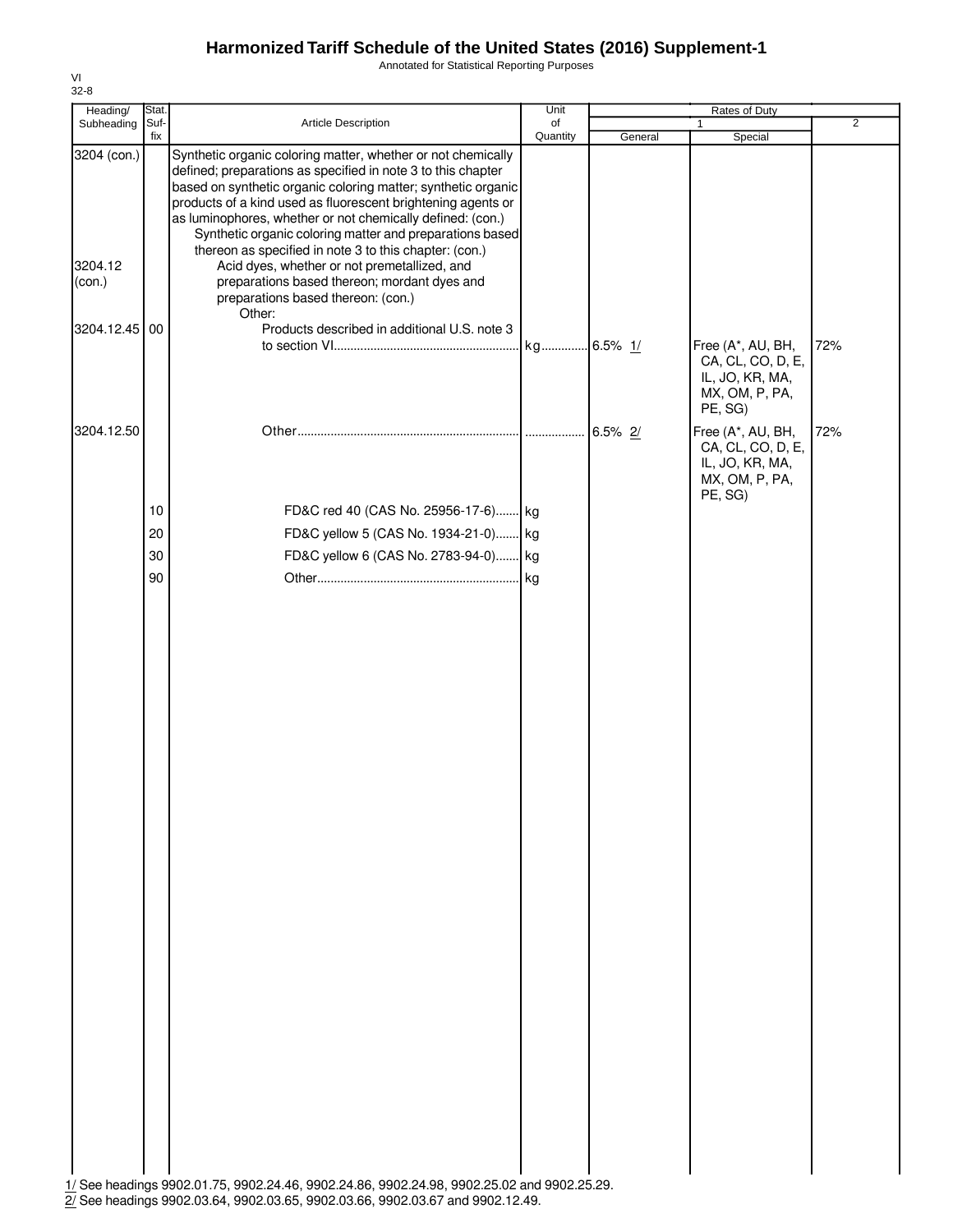Annotated for Statistical Reporting Purposes

| Heading/                                | Stat.       |                                                                                                                                                                                                                                                                                                                                                                                                                                                                                                                                                                                                                                                                                                                                                                                                                | Unit           |         | Rates of Duty                                                                               |                |
|-----------------------------------------|-------------|----------------------------------------------------------------------------------------------------------------------------------------------------------------------------------------------------------------------------------------------------------------------------------------------------------------------------------------------------------------------------------------------------------------------------------------------------------------------------------------------------------------------------------------------------------------------------------------------------------------------------------------------------------------------------------------------------------------------------------------------------------------------------------------------------------------|----------------|---------|---------------------------------------------------------------------------------------------|----------------|
| Subheading                              | Suf-<br>fix | Article Description                                                                                                                                                                                                                                                                                                                                                                                                                                                                                                                                                                                                                                                                                                                                                                                            | of<br>Quantity | General | 1<br>Special                                                                                | $\overline{2}$ |
| 3204 (con.)<br>3204.13<br>3204.13.10 00 |             | Synthetic organic coloring matter, whether or not chemically<br>defined; preparations as specified in note 3 to this chapter<br>based on synthetic organic coloring matter; synthetic organic<br>products of a kind used as fluorescent brightening agents or<br>as luminophores, whether or not chemically defined: (con.)<br>Synthetic organic coloring matter and preparations based<br>thereon as specified in note 3 to this chapter: (con.)<br>Basic dyes and preparations based thereon:<br>Basic black 7;<br>Basic blue 41, 45, 48, 55, 62, 66, 70, 71, 78, 80,<br>81, 120, 141;<br>Basic green 6, 8;<br>Basic orange 30, 35, 36, 37, 43, 44, 48;<br>Basic red 22, 23, 28, 29, 43, 44, 46, 58, 75, 100;<br>Basic violet 2, 22, 25, 37, 38; and<br>Basic yellow 19, 23, 24, 25, 39, 40, 45, 54, 56, 63, |                |         |                                                                                             |                |
|                                         |             |                                                                                                                                                                                                                                                                                                                                                                                                                                                                                                                                                                                                                                                                                                                                                                                                                |                |         | Free (A+, AU, BH,<br>CA, CL, CO, D, E,<br>IL, JO, KR, MA,<br>MX, OM, P, PA,<br>PE, SG)      | 52.3%          |
| 3204.13.20 00                           |             |                                                                                                                                                                                                                                                                                                                                                                                                                                                                                                                                                                                                                                                                                                                                                                                                                |                |         | Free (A+, AU, BH,<br>CA, CL, CO, D, E,<br>IL, JO, KR, MA,<br>MX, OM, P, PA,<br>PE, SG)      | 51.5%          |
| 3204.13.25 00                           |             | Basic blue 3;<br>Basic red 14; and                                                                                                                                                                                                                                                                                                                                                                                                                                                                                                                                                                                                                                                                                                                                                                             |                |         | Free (A+, AU, BH,<br>CA, CL, CO, D, E,<br>IL, JO, KR, MA,<br>MX, OM, P, PA,<br>PE, SG)      | 65.4%          |
| 3204.13.45 00                           |             | 3,7-Bis(dimethylamino) phenazathionium chloride<br>(Methylene blue); and                                                                                                                                                                                                                                                                                                                                                                                                                                                                                                                                                                                                                                                                                                                                       |                |         |                                                                                             | 71.7%          |
| 3204.13.60 00                           |             | Other:<br>Products described in additional U.S. note 3                                                                                                                                                                                                                                                                                                                                                                                                                                                                                                                                                                                                                                                                                                                                                         |                |         | Free $(A+, AU, BH,$<br>CA, CL, CO, D, E,<br>IL, JO, K, KR, MA,<br>MX, OM, P, PA,<br>PE, SG) | 71.7%          |
| 3204.13.80 00                           |             |                                                                                                                                                                                                                                                                                                                                                                                                                                                                                                                                                                                                                                                                                                                                                                                                                | kg             | 6.5% 2/ | Free (A+, AU, BH,<br>CA, CL, CO, D, E,<br>IL, JO, K, KR, MA,<br>MX, OM, P, PA,<br>PE, SG)   | 71.7%          |

1/ See heading 9902.25.04.

2/ See headings 9902.22.22, 9902.22.23, 9902.22.24, 9902.22.25, 9902.23.60, and 9902.23.61.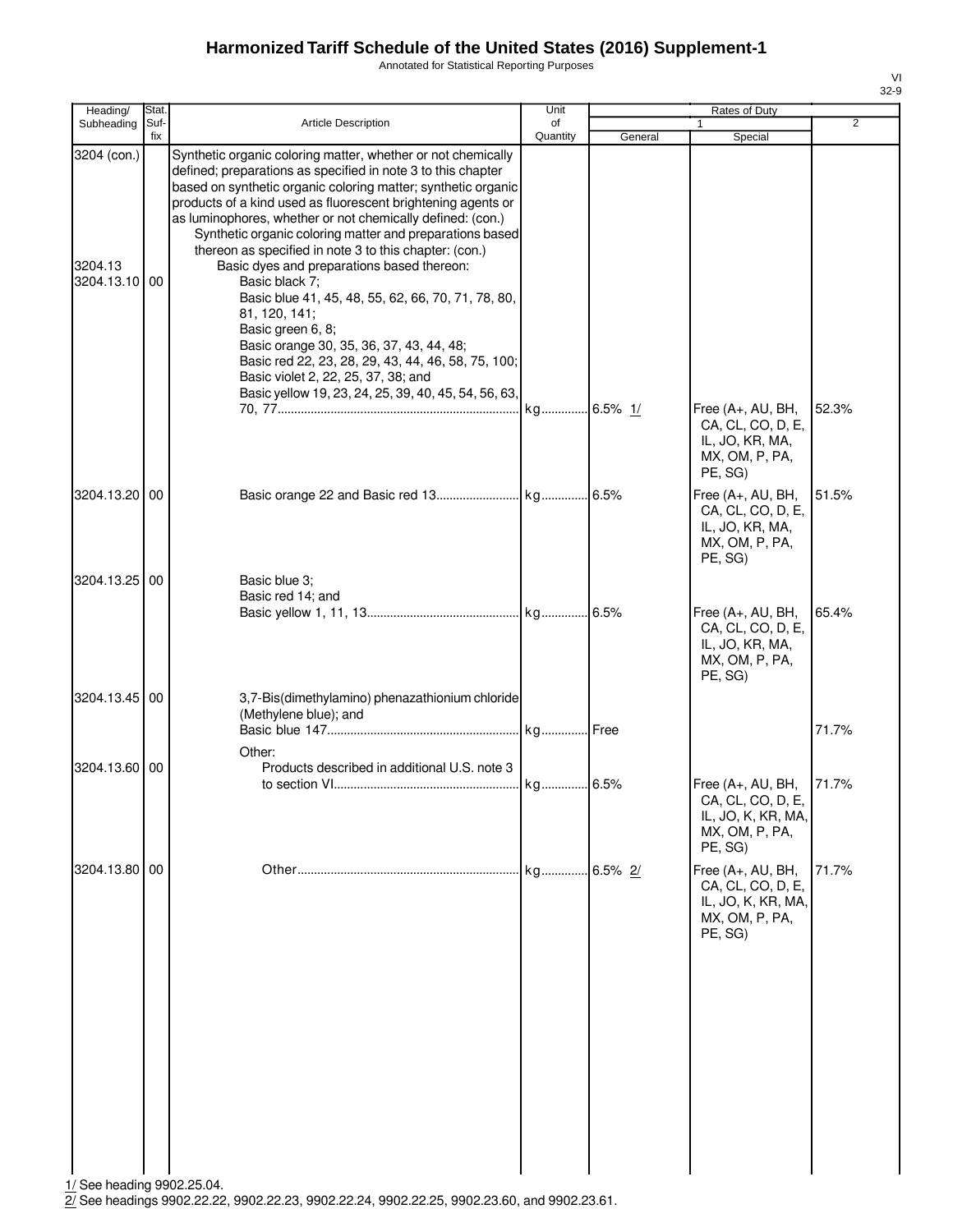Annotated for Statistical Reporting Purposes

| Heading/                             | Stat.       |                                                                                                                                                                                                                                                                                                                                                                                                                                                                                                                                                                                                                                    | Unit           |            | Rates of Duty                                                                                                       |                |
|--------------------------------------|-------------|------------------------------------------------------------------------------------------------------------------------------------------------------------------------------------------------------------------------------------------------------------------------------------------------------------------------------------------------------------------------------------------------------------------------------------------------------------------------------------------------------------------------------------------------------------------------------------------------------------------------------------|----------------|------------|---------------------------------------------------------------------------------------------------------------------|----------------|
| Subheading                           | Suf-<br>fix | <b>Article Description</b>                                                                                                                                                                                                                                                                                                                                                                                                                                                                                                                                                                                                         | of<br>Quantity | General    | Special                                                                                                             | $\overline{2}$ |
| 3204 (con.)<br>3204.14<br>3204.14.10 | 00          | Synthetic organic coloring matter, whether or not chemically<br>defined; preparations as specified in note 3 to this chapter<br>based on synthetic organic coloring matter; synthetic organic<br>products of a kind used as fluorescent brightening agents or<br>as luminophores, whether or not chemically defined: (con.)<br>Synthetic organic coloring matter and preparations based<br>thereon as specified in note 3 to this chapter: (con.)<br>Direct dyes and preparations based thereon:<br>Direct black 62, 91;<br>Direct blue 92, 106, 108, 109, 160, 172;<br>Direct brown 103, 115, 116;<br>Direct green 5, 29, 31; and |                |            | Free (A+, AU, BH,<br>CA, CL, CO, D, E,                                                                              | 51.5%          |
| 3204.14.20                           | 00          | Direct black 51, 69, 112, 114, 118, 122;<br>Direct blue 74, 77, 85, 90, 156, 158, 158:1, 207,<br>211, 225, 244, 267;<br>Direct brown 97, 113, 157, 169, 170, 200, 212,<br>214:<br>Direct green 33, 59, 67, 68;<br>Direct orange 17, 60, 105, 106, 107, 118;<br>Direct red 9, 89, 92, 95, 111, 127, 173, 207, 221;<br>Direct violet 47, 93; and<br>Direct yellow 27, 39, 68, 93, 95, 96, 98, 109, 110,                                                                                                                                                                                                                              |                |            | IL, JO, KR, MA,<br>MX, OM, P, PA,<br>PE, SG)<br>Free (A+, AU, BH,<br>CA, CL, CO, D, E,<br>IL, JO, KR, MA,           | 54.7%          |
| 3204.14.25 00                        |             | Direct blue 86;<br>Direct red 83; and                                                                                                                                                                                                                                                                                                                                                                                                                                                                                                                                                                                              |                |            | MX, OM, P, PA,<br>PE, SG)<br>Free (A+, AU, BH,<br>CA, CL, CO, D, E,<br>IL, JO, KR, MA,<br>MX, OM, P, PA,<br>PE, SG) | 67.3%          |
| 3204.14.30 00                        |             | Other:<br>Products described in additional U.S. note 3                                                                                                                                                                                                                                                                                                                                                                                                                                                                                                                                                                             |                |            | Free (A+, AU, BH,<br>CA, CL, CO, D, E,<br>IL, JO, KR, MA,<br>MX, OM, P, PA,<br>PE, SG)                              | 67.3%          |
| 3204.14.50 00                        |             |                                                                                                                                                                                                                                                                                                                                                                                                                                                                                                                                                                                                                                    | kg             | $6.5\%$ 2/ | Free (A+, AU, BH,<br>CA, CL, CO, D, E,<br>IL, JO, KR, MA,<br>MX, OM, P, PA,<br>PE, SG)                              | 67.3%          |
|                                      |             | 1/ See headings 9902.03.08, 9902.03.09, 9902.03.10, 9902.03.12, 9902.03.14, 9902.03.16, 9902.03.17, 9902.03.39, 9902.04.16,                                                                                                                                                                                                                                                                                                                                                                                                                                                                                                        |                |            |                                                                                                                     |                |

9902.04.17, 9902.04.18, 9902.04.19, 9902.04.21, 9902.04.24, 9902.04.26, 9902.04.27, 9902.04.29, 9902.04.30 and 9902.25.44 - 9902.25.50.

2/ See headings 9902.24.50, 9902.25.05 and 9902.25.25.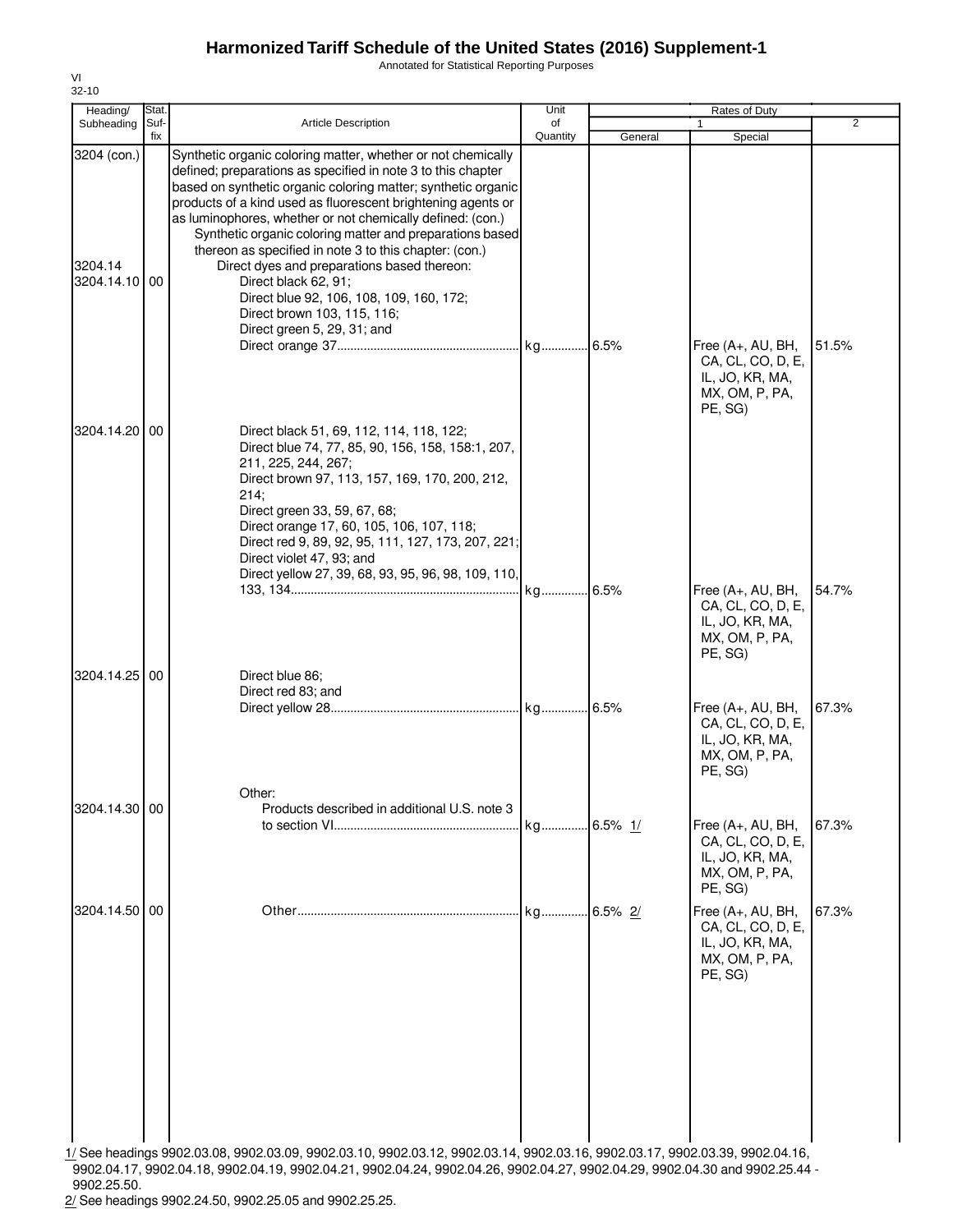Annotated for Statistical Reporting Purposes

| Heading/                       | Stat.       |                                                                                                                                                                                                                                                                                                                                                                                         | Unit           |         | Rates of Duty                                                                            |                  |
|--------------------------------|-------------|-----------------------------------------------------------------------------------------------------------------------------------------------------------------------------------------------------------------------------------------------------------------------------------------------------------------------------------------------------------------------------------------|----------------|---------|------------------------------------------------------------------------------------------|------------------|
| Subheading                     | Suf-<br>fix | <b>Article Description</b>                                                                                                                                                                                                                                                                                                                                                              | of<br>Quantity | General | $\mathbf{1}$<br>Special                                                                  | $\overline{2}$   |
| 3204 (con.)                    |             | Synthetic organic coloring matter, whether or not chemically<br>defined; preparations as specified in note 3 to this chapter<br>based on synthetic organic coloring matter; synthetic organic<br>products of a kind used as fluorescent brightening agents or<br>as luminophores, whether or not chemically defined: (con.)<br>Synthetic organic coloring matter and preparations based |                |         |                                                                                          |                  |
| 3204.15                        |             | thereon as specified in note 3 to this chapter: (con.)<br>Vat dyes (including those usable in that state as<br>pigments) and preparations based thereon:                                                                                                                                                                                                                                |                |         |                                                                                          |                  |
| 3204.15.10 00                  |             | Vat blue 1 (synthetic indigo),                                                                                                                                                                                                                                                                                                                                                          |                |         | Free (A+, AU, BH,<br>CA, CL, CO, D, E,<br>IL, JO, KR, MA,<br>MX, OM, P, PA,<br>PE, SG)   | $6.6$ ¢/kg + 29% |
| 3204.15.20 00                  |             | Vat brown 3;<br>Vat orange 2, 7; and                                                                                                                                                                                                                                                                                                                                                    |                | 6.5%    | Free (A+, AU, BH,<br>CA, CL, CO, D, E,<br>IL, JO, KR, MA,<br>MX, OM, P, PA,<br>PE, SG)   | 64.5%            |
| 3204.15.25 00<br>3204.15.30 00 |             | Solubilized vat blue 5;<br>Solubilized vat orange 1;<br>Solubilized vat yellow 7, 45, 47;<br>Vat black 19, 30, 31;<br>Vat blue 5, 16, 19, 21, 66, 67;<br>Vat brown 33, 50, 57;<br>Vat green 28, 48;<br>Vat orange 5, 13;                                                                                                                                                                |                |         |                                                                                          | 75.3%            |
| 3204.15.35                     | 00          | Vat red 10, 15, 32, 41; and<br>Solubilized vat orange 3;<br>Vat blue 2;                                                                                                                                                                                                                                                                                                                 |                |         | Free (A+, AU, BH,<br>CA, CL, CO, D, E,<br>IL, JO, KR, MA,<br>MX, OM, P, PA,<br>PE, SG)   | 48.1%            |
|                                |             | Vat red 44; and                                                                                                                                                                                                                                                                                                                                                                         |                | 6.5%    | Free (A+, AU, BH,<br>CA, CL, CO, D, E,<br>IL, JO, KR, MA,<br>MX, OM, P, PA,<br>PE, SG)   | 52.3%            |
| 3204.15.40 00                  |             | Other:<br>Products described in additional U.S. note 3                                                                                                                                                                                                                                                                                                                                  |                |         | Free $(A+, AU, BH,$<br>CA, CL, CO, D, E,<br>IL, JO, KR, MA,<br>MX, OM, P, PA,<br>PE, SG) | 75.3%            |
| 3204.15.80   00                |             |                                                                                                                                                                                                                                                                                                                                                                                         | kg             | 6.5% 4/ | Free (A+, AU, BH,<br>CA, CL, CO, D, E,<br>IL, JO, KR, MA,<br>MX, OM, P, PA,<br>PE, SG)   | 75.3%            |

1/ See heading 9902.23.66.

2/ See heading 9902.02.65.

3/ See headings 9902.03.04 and 9902.24.92.

4/ See headings 9902.01.13, 9902.01.33, 9902.02.66, and 9902.24.45.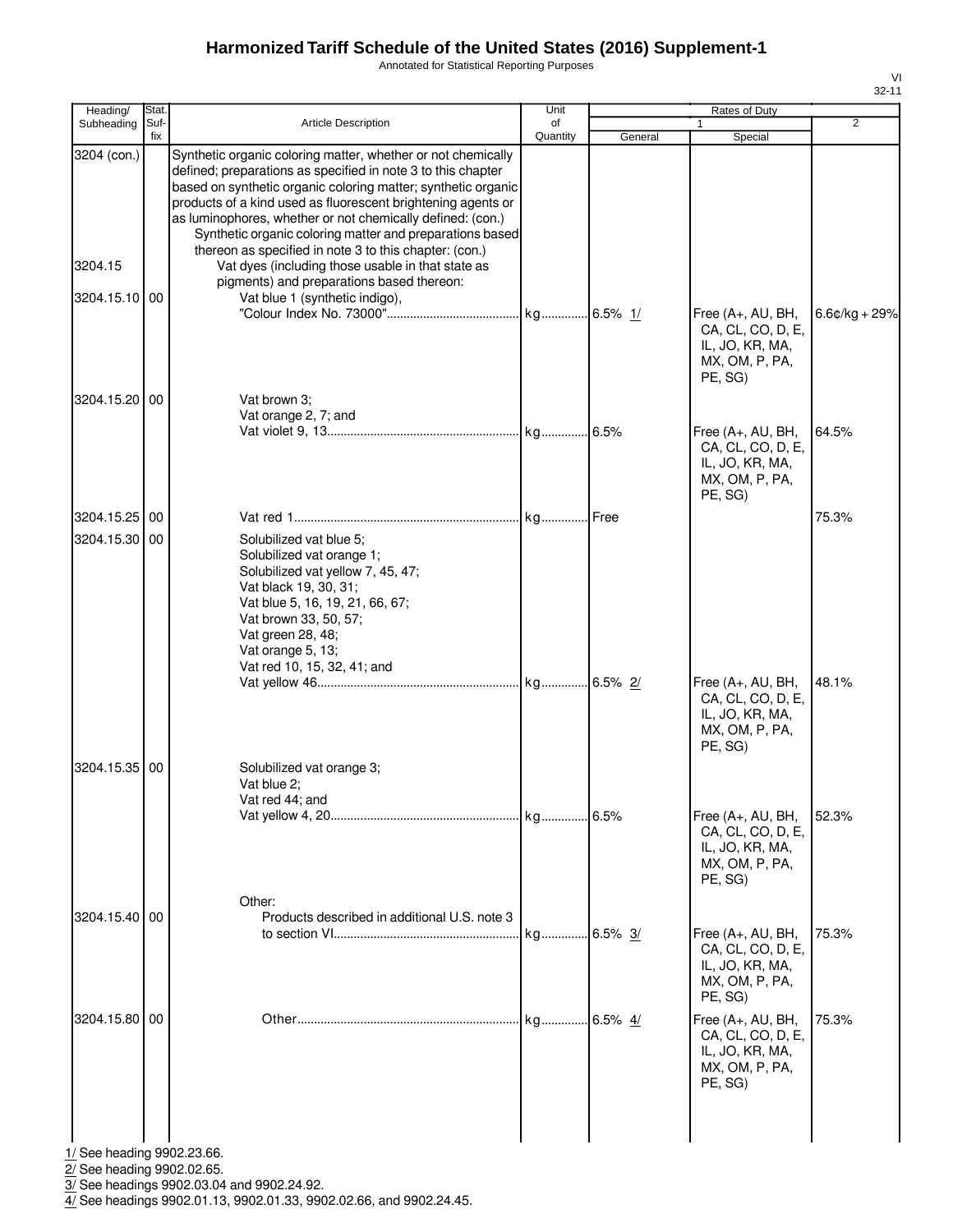Annotated for Statistical Reporting Purposes

| Heading/                                | Stat. |                                                                                                                                                                                                                                                                                                                                                                                                                                                                                                                                                                                                                                                                                                                                                                                                                                                                                                                                                                                                                                                                                                                                                                                                                                                                                                                                                                                                                                                                                              | Unit     |             | Rates of Duty                                                                                                                                                 |                |
|-----------------------------------------|-------|----------------------------------------------------------------------------------------------------------------------------------------------------------------------------------------------------------------------------------------------------------------------------------------------------------------------------------------------------------------------------------------------------------------------------------------------------------------------------------------------------------------------------------------------------------------------------------------------------------------------------------------------------------------------------------------------------------------------------------------------------------------------------------------------------------------------------------------------------------------------------------------------------------------------------------------------------------------------------------------------------------------------------------------------------------------------------------------------------------------------------------------------------------------------------------------------------------------------------------------------------------------------------------------------------------------------------------------------------------------------------------------------------------------------------------------------------------------------------------------------|----------|-------------|---------------------------------------------------------------------------------------------------------------------------------------------------------------|----------------|
| Subheading                              | Suf-  | <b>Article Description</b>                                                                                                                                                                                                                                                                                                                                                                                                                                                                                                                                                                                                                                                                                                                                                                                                                                                                                                                                                                                                                                                                                                                                                                                                                                                                                                                                                                                                                                                                   | of       |             | 1                                                                                                                                                             | $\overline{2}$ |
| 3204 (con.)<br>3204.16<br>3204.16.10 00 | fix   | Synthetic organic coloring matter, whether or not chemically<br>defined; preparations as specified in note 3 to this chapter<br>based on synthetic organic coloring matter; synthetic organic<br>products of a kind used as fluorescent brightening agents or<br>as luminophores, whether or not chemically defined: (con.)<br>Synthetic organic coloring matter and preparations based<br>thereon as specified in note 3 to this chapter: (con.)<br>Reactive dyes and preparations based thereon:<br>Reactive black 1:<br>Reactive blue 1, 2, 4;<br>Reactive orange 1;<br>Reactive red 1, 2, 3, 5, 6; and                                                                                                                                                                                                                                                                                                                                                                                                                                                                                                                                                                                                                                                                                                                                                                                                                                                                                   | Quantity | General     | Special<br>Free (A+, AU, BH,                                                                                                                                  | 50.8%          |
| 3204.16.20                              | 00    | Dyes containing, by weight--<br>71.0 percent Reactive Yellow 85, and 29.0 percent<br>Reactive Orange 13;<br>Dyes containing, by weight--<br>50.0 percent Reactive Red 120, and<br>50.0 percent Reactive Yellow 84;<br>Dyes containing, by weight--<br>50.0 percent Reactive Blue 74, and<br>50.0 percent Reactive Blue 63;<br>Dyes containing, by weight--<br>66.7 percent Reactive Orange 12, and<br>33.3 percent Reactive Red 32;<br>Dyes containing, by weight--<br>57.9 percent Reactive Blue 13, and<br>42.1 percent Reactive Black 41;<br>Reactive black 4, 10, 13, 21, 23, 26, 34, 35, 41;<br>Reactive blue 6, 7, 8, 10, 13, 18, 19, 21, 22, 23,<br>24, 26, 27, 29, 34, 38, 39, 40, 41, 42, 43, 44, 50,<br>51, 52, 63, 65, 66, 67, 69, 73, 74, 75, 77, 78, 79,<br>82, 94, 99, 103, 104, 114, 116, 118, 136, 137,<br>139, 140, 156, 157, 160, 162, 163, 167, 170;<br>Reactive brown 2, 5, 7, 12, 16, 18, 19, 23, 26;<br>Reactive green 5, 6, 8, 12, 15, 16, 19;<br>Reactive orange 3, 5, 9, 10, 11, 15, 20, 29, 33,<br>34, 35, 41, 42, 44, 45, 62, 64, 67, 68, 69, 70, 71,<br>82, 84, 89;<br>Reactive red 4, 7, 8, 10, 12, 13, 16, 17, 19, 21,<br>24, 29, 30, 32, 40, 42, 44, 45, 49, 55, 56, 66, 78,<br>80, 82, 83, 84, 85, 86, 99, 104, 116, 118, 119,<br>121, 122, 123, 124, 132, 134, 141, 151, 152, 159,<br>179;<br>Reactive violet 3, 6, 12, 23, 24; and<br>Reactive yellow 2, 4, 5, 6, 11, 12, 15, 25, 27, 29,<br>35, 37, 39, 41, 42, 52, 57, 58, 64, 81, 82, 85, 87,<br>Other: | kg       | $.6.5\%$ 1/ | CA, CL, CO, D, E,<br>IL, JO, KR, MA,<br>MX, OM, P, PA,<br>PE, SG)<br>Free $(A+, AU, BH,$<br>CA, CL, CO, D, E,<br>IL, JO, KR, MA,<br>MX, OM, P, PA,<br>PE, SG) | 47.5%          |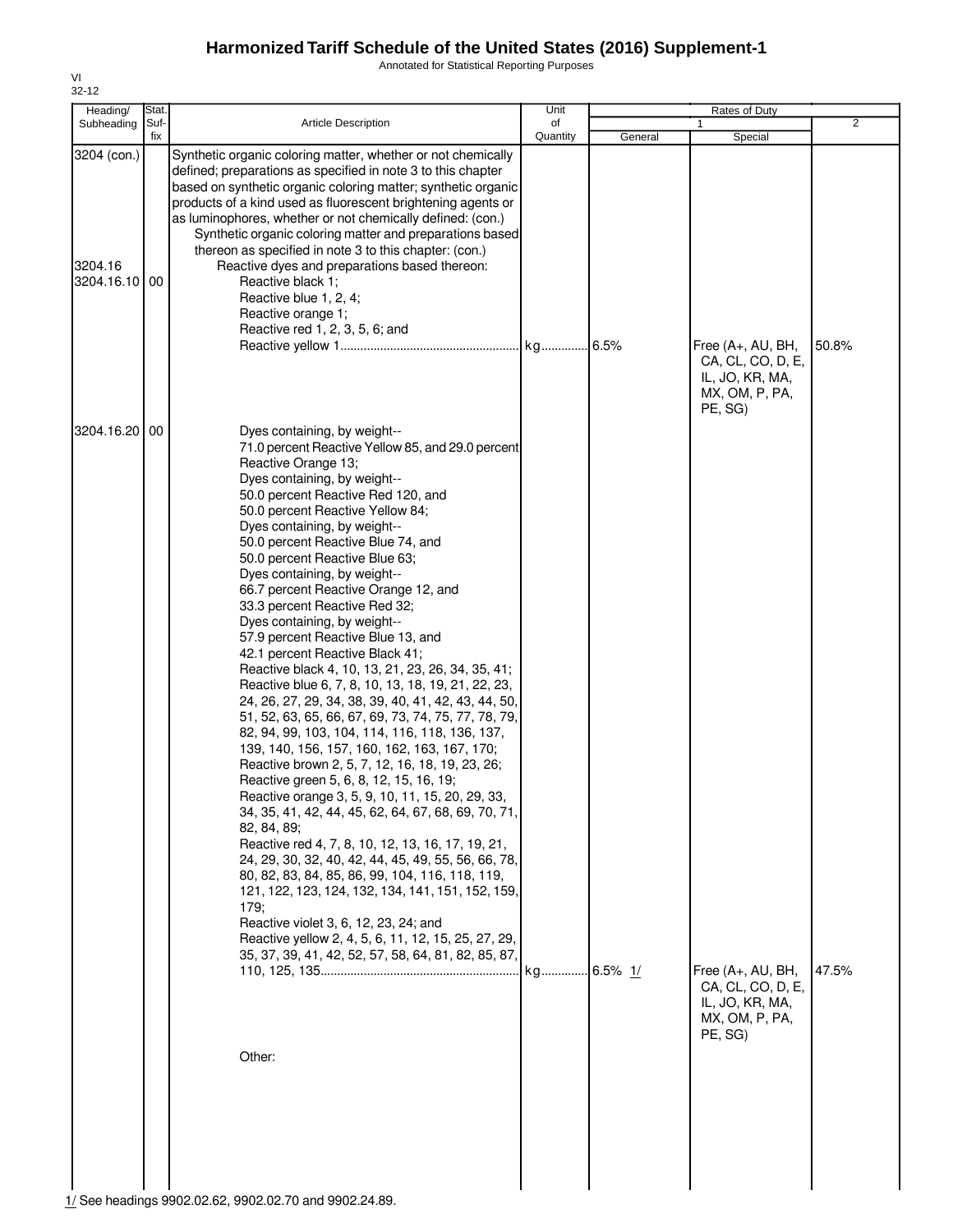Annotated for Statistical Reporting Purposes

| ۰, |
|----|

| Heading/                         | Stat.       |                                                                                                                                                                                                                                                                                                                                                                                                                                                                                                           | Unit           |         | Rates of Duty                                                                          |                |
|----------------------------------|-------------|-----------------------------------------------------------------------------------------------------------------------------------------------------------------------------------------------------------------------------------------------------------------------------------------------------------------------------------------------------------------------------------------------------------------------------------------------------------------------------------------------------------|----------------|---------|----------------------------------------------------------------------------------------|----------------|
| Subheading                       | Suf-<br>fix | Article Description                                                                                                                                                                                                                                                                                                                                                                                                                                                                                       | of<br>Quantity | General | Special                                                                                | $\overline{2}$ |
| 3204 (con.)<br>3204.16<br>(con.) |             | Synthetic organic coloring matter, whether or not chemically<br>defined; preparations as specified in note 3 to this chapter<br>based on synthetic organic coloring matter; synthetic organic<br>products of a kind used as fluorescent brightening agents or<br>as luminophores, whether or not chemically defined: (con.)<br>Synthetic organic coloring matter and preparations based<br>thereon as specified in note 3 to this chapter: (con.)<br>Reactive dyes and preparations based thereon: (con.) |                |         |                                                                                        |                |
| 3204.16.30                       | 00          | Other: (con.)<br>Products described in additional U.S. note 3                                                                                                                                                                                                                                                                                                                                                                                                                                             |                |         |                                                                                        |                |
|                                  |             |                                                                                                                                                                                                                                                                                                                                                                                                                                                                                                           |                |         | Free (A+, AU, BH,<br>CA, CL, CO, D, E,<br>IL, JO, KR, MA,<br>MX, OM, P, PA,<br>PE, SG) | 63.8%          |
| 3204.16.50 00                    |             |                                                                                                                                                                                                                                                                                                                                                                                                                                                                                                           |                |         | Free (A+, AU, BH,<br>CA, CL, CO, D, E,<br>IL, JO, KR, MA,<br>MX, OM, P, PA,<br>PE, SG) | 63.8%          |
|                                  |             | 1/ See headings 9902.01.11, 9902.02.44, 9902.02.45, 9902.02.46, 9902.02.47, 9902.02.48, 9902.02.63, 9902.02.64, 9902.02.71,                                                                                                                                                                                                                                                                                                                                                                               |                |         |                                                                                        |                |
|                                  |             | 9902.02.73, 9902.04.28, 9902.24.25, 9902.24.88, 9902.24.90, 9902.24.99, 9902.25.01 and 9902.25.28.                                                                                                                                                                                                                                                                                                                                                                                                        |                |         |                                                                                        |                |

2/ See heading 9902.24.91.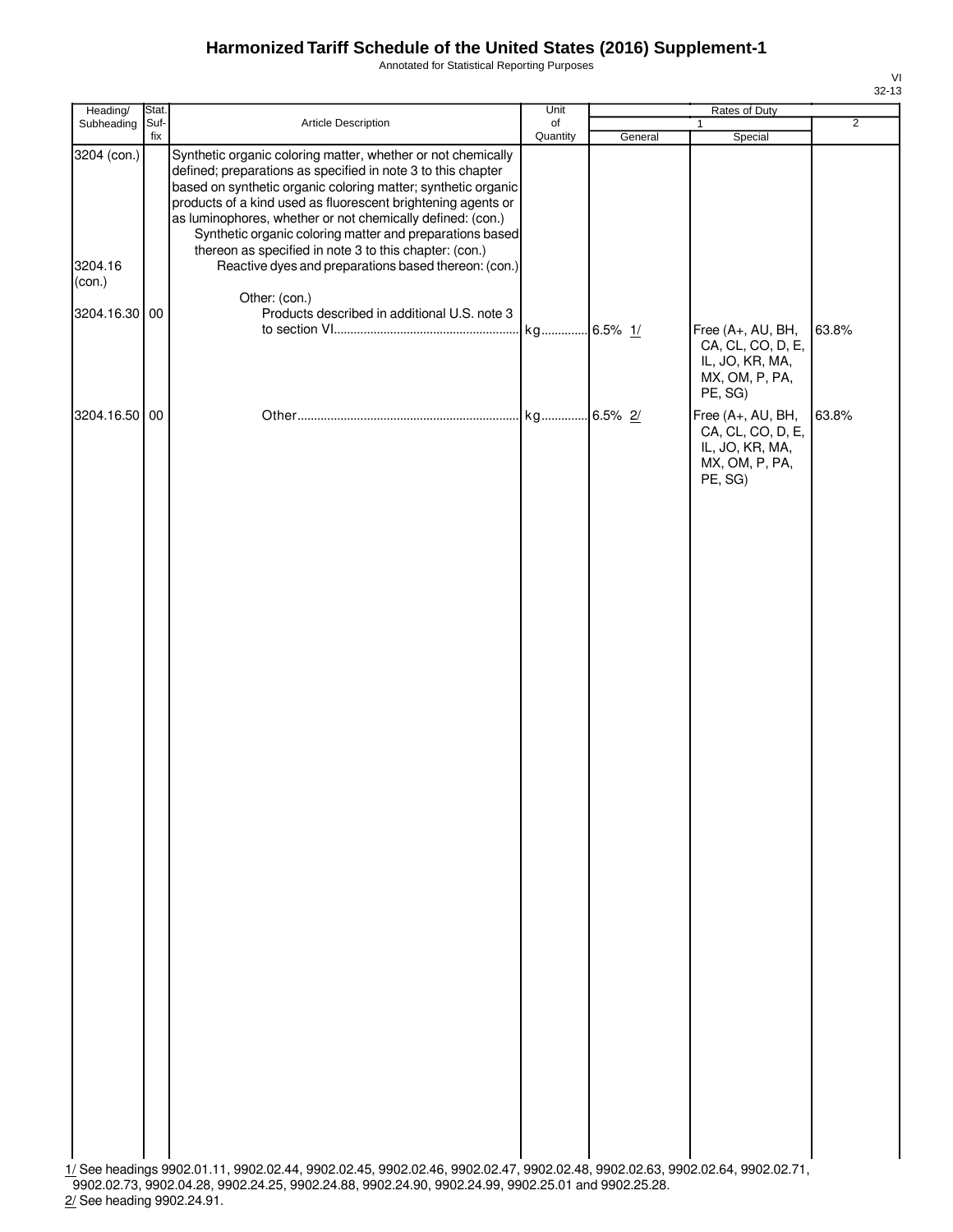Annotated for Statistical Reporting Purposes

| Heading/                             | Stat                                               |                                                                                                                                                                                                                                                                                                                                                                                                                                                                                                                                                                                                                                                                                                                                                                                                                                                                            | Unit           |         | Rates of Duty                                                                                                     |                                      |
|--------------------------------------|----------------------------------------------------|----------------------------------------------------------------------------------------------------------------------------------------------------------------------------------------------------------------------------------------------------------------------------------------------------------------------------------------------------------------------------------------------------------------------------------------------------------------------------------------------------------------------------------------------------------------------------------------------------------------------------------------------------------------------------------------------------------------------------------------------------------------------------------------------------------------------------------------------------------------------------|----------------|---------|-------------------------------------------------------------------------------------------------------------------|--------------------------------------|
| Subheading                           | Suf-<br>fix                                        | <b>Article Description</b>                                                                                                                                                                                                                                                                                                                                                                                                                                                                                                                                                                                                                                                                                                                                                                                                                                                 | of<br>Quantity | General | $\mathbf{1}$<br>Special                                                                                           | $\overline{2}$                       |
| 3204 (con.)<br>3204.17<br>3204.17.04 |                                                    | Synthetic organic coloring matter, whether or not chemically<br>defined; preparations as specified in note 3 to this chapter<br>based on synthetic organic coloring matter; synthetic organic<br>products of a kind used as fluorescent brightening agents or<br>as luminophores, whether or not chemically defined: (con.)<br>Synthetic organic coloring matter and preparations based<br>thereon as specified in note 3 to this chapter: (con.)<br>Pigments and preparations based thereon:<br>Pigment black 1;<br>Pigment blue 16, 18;<br>Pigment brown 22, 23, 25, 32;<br>Pigment green 8;<br>Pigment orange 31, 34, 36, 51;<br>Pigment red 9, 14, 34, 48:3, 52, 68, 112, 139, 144,<br>146, 151, 166, 169, 170, 171, 175, 176, 177, 180,<br>185, 188, 192, 199, 208, 209, 216, 220, 221;<br>Pigment violet 32; and<br>Pigment yellow 16, 24, 49, 62:1, 81, 93, 95, 97, |                | 6.5% 3/ | Free (A+, AU, BH,<br>CA, CL, CO, D, E,<br>IL, JO, MA, MX,                                                         | 46.8%                                |
| 3204.17.08<br>3204.17.20             | 05<br>15<br>20<br>25<br>30<br>35<br>85<br>00<br>00 | Pigment red 178;<br>Copper phthalocyanine ([Phthalocyanato(2-)]-                                                                                                                                                                                                                                                                                                                                                                                                                                                                                                                                                                                                                                                                                                                                                                                                           |                |         | OM, P, PA, PE,<br>SG)<br>3.2% (KR)<br>Free (A+, AU, BH,<br>CA, CL, CO, D, E,<br>IL, JO, MA, MX,<br>OM, P, PA, PE, | 46.8%<br>$15.4 \text{c/kg} +$<br>48% |
| 3204.17.40                           | 15<br>30<br>90                                     | Isoindolenine red pigment;<br>Pigment red 214, 242, 254;<br>Pigment red 149 dry and pigment red 149<br>presscake; and                                                                                                                                                                                                                                                                                                                                                                                                                                                                                                                                                                                                                                                                                                                                                      |                | Free    | SG)<br>$3.2\%$ (KR)                                                                                               | 72%                                  |

VI 32-14

3/ See headings 9902.12.50, 9902.32.26 and 9902.32.27.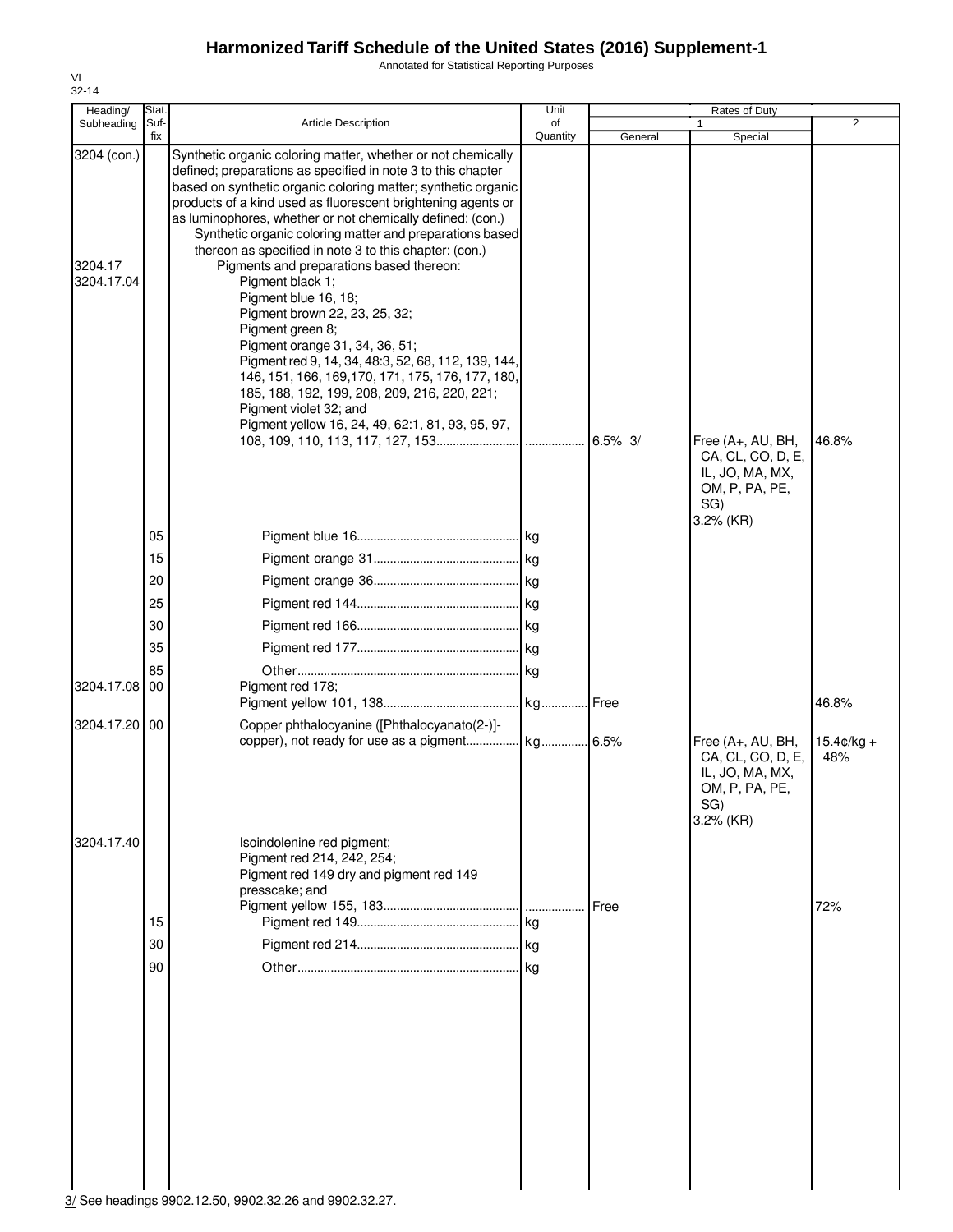Annotated for Statistical Reporting Purposes

| Heading/                                       | Stat.       |                                                                                                                                                                                                                                                                                                                                                                                                                                                                                                                                                                | Unit           |         | Rates of Duty                                                                                      |                |
|------------------------------------------------|-------------|----------------------------------------------------------------------------------------------------------------------------------------------------------------------------------------------------------------------------------------------------------------------------------------------------------------------------------------------------------------------------------------------------------------------------------------------------------------------------------------------------------------------------------------------------------------|----------------|---------|----------------------------------------------------------------------------------------------------|----------------|
| Subheading                                     | Suf-<br>fix | <b>Article Description</b>                                                                                                                                                                                                                                                                                                                                                                                                                                                                                                                                     | of<br>Quantity | General | Special                                                                                            | $\overline{2}$ |
| 3204 (con.)<br>3204.17<br>(con.)<br>3204.17.60 |             | Synthetic organic coloring matter, whether or not chemically<br>defined; preparations as specified in note 3 to this chapter<br>based on synthetic organic coloring matter; synthetic organic<br>products of a kind used as fluorescent brightening agents or<br>as luminophores, whether or not chemically defined: (con.)<br>Synthetic organic coloring matter and preparations based<br>thereon as specified in note 3 to this chapter: (con.)<br>Pigments and preparations based thereon: (con.)<br>Other:<br>Products described in additional U.S. note 3 |                |         |                                                                                                    |                |
|                                                | 05<br>10    |                                                                                                                                                                                                                                                                                                                                                                                                                                                                                                                                                                |                |         | Free (A+, AU, BH,<br>CA, CL, CO, D, E,<br>IL, JO, MA, MX,<br>OM, P, PA, PE,<br>SG)<br>3.2% (KR)    | 72%            |
|                                                | 15          |                                                                                                                                                                                                                                                                                                                                                                                                                                                                                                                                                                |                |         |                                                                                                    |                |
|                                                | 20          |                                                                                                                                                                                                                                                                                                                                                                                                                                                                                                                                                                |                |         |                                                                                                    |                |
|                                                | 85          |                                                                                                                                                                                                                                                                                                                                                                                                                                                                                                                                                                | $\log$         |         |                                                                                                    |                |
| 3204.17.90                                     |             |                                                                                                                                                                                                                                                                                                                                                                                                                                                                                                                                                                |                | 6.5% 2/ | Free (A+, AU, BH,<br>CA, CL, CO, D, E,<br>IL, JO, L, MA, MX,<br>OM, P, PA, PE,<br>SG)<br>3.2% (KR) | 72%            |
|                                                | 02          | Pigment blue 15:3, dry, presscake or                                                                                                                                                                                                                                                                                                                                                                                                                                                                                                                           |                |         |                                                                                                    |                |
|                                                | 03          | Preparations based on pigment blue                                                                                                                                                                                                                                                                                                                                                                                                                                                                                                                             |                |         |                                                                                                    |                |
|                                                | 06          |                                                                                                                                                                                                                                                                                                                                                                                                                                                                                                                                                                | .lkg           |         |                                                                                                    |                |
|                                                | 10          |                                                                                                                                                                                                                                                                                                                                                                                                                                                                                                                                                                |                |         |                                                                                                    |                |
|                                                | 15          |                                                                                                                                                                                                                                                                                                                                                                                                                                                                                                                                                                | kg             |         |                                                                                                    |                |
|                                                | 18          | Pigment red 57:1, dry, presscake or                                                                                                                                                                                                                                                                                                                                                                                                                                                                                                                            |                |         |                                                                                                    |                |
|                                                | 19          | Preparations based on pigment                                                                                                                                                                                                                                                                                                                                                                                                                                                                                                                                  | .  kg          |         |                                                                                                    |                |
|                                                | 21          |                                                                                                                                                                                                                                                                                                                                                                                                                                                                                                                                                                |                |         |                                                                                                    |                |
|                                                | 25          |                                                                                                                                                                                                                                                                                                                                                                                                                                                                                                                                                                | kg             |         |                                                                                                    |                |
|                                                | 30          |                                                                                                                                                                                                                                                                                                                                                                                                                                                                                                                                                                |                |         |                                                                                                    |                |
|                                                | 35          |                                                                                                                                                                                                                                                                                                                                                                                                                                                                                                                                                                |                |         |                                                                                                    |                |
|                                                | 40          |                                                                                                                                                                                                                                                                                                                                                                                                                                                                                                                                                                |                |         |                                                                                                    |                |
|                                                | 46          | Pigment yellow 12, dry, presscake or                                                                                                                                                                                                                                                                                                                                                                                                                                                                                                                           | kg             |         |                                                                                                    |                |
|                                                | 47          | Preparations based on pigment                                                                                                                                                                                                                                                                                                                                                                                                                                                                                                                                  | l kg           |         |                                                                                                    |                |
|                                                | 50          |                                                                                                                                                                                                                                                                                                                                                                                                                                                                                                                                                                |                |         |                                                                                                    |                |
|                                                | 55          |                                                                                                                                                                                                                                                                                                                                                                                                                                                                                                                                                                |                |         |                                                                                                    |                |
|                                                | 60          |                                                                                                                                                                                                                                                                                                                                                                                                                                                                                                                                                                |                |         |                                                                                                    |                |
|                                                | 86          |                                                                                                                                                                                                                                                                                                                                                                                                                                                                                                                                                                | kg             |         |                                                                                                    |                |
|                                                |             | 1/ See headings 9902 12:41 -9902 22:38 -9902 22:39 -9902 32:18 -9902 32:19 and 9902 32:22                                                                                                                                                                                                                                                                                                                                                                                                                                                                      |                |         |                                                                                                    |                |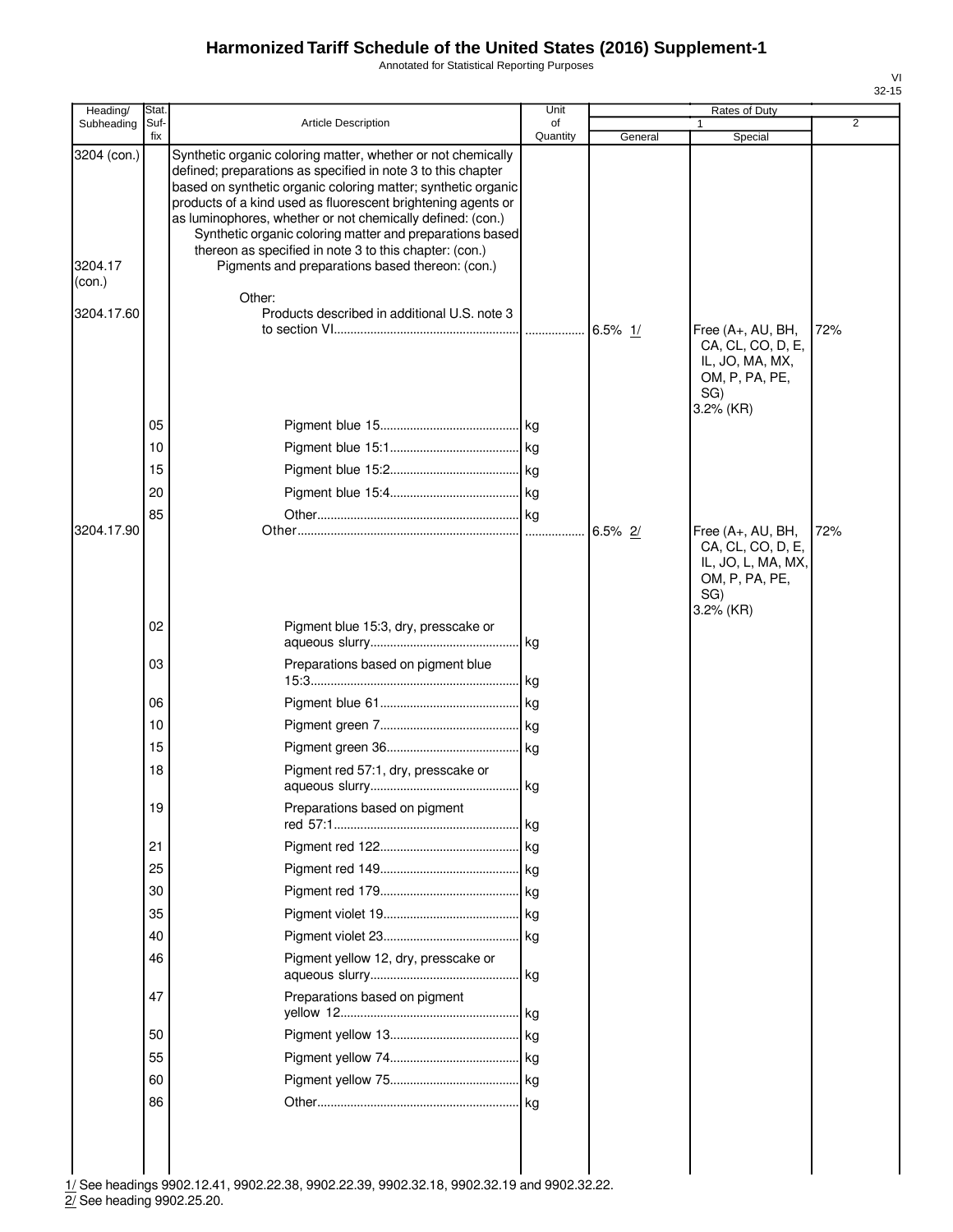Annotated for Statistical Reporting Purposes

| Heading/                 | Stat.          |                                                                                                                                                                                                                                                                                                                                                                                         | Unit           |         | Rates of Duty                                                                          |                |
|--------------------------|----------------|-----------------------------------------------------------------------------------------------------------------------------------------------------------------------------------------------------------------------------------------------------------------------------------------------------------------------------------------------------------------------------------------|----------------|---------|----------------------------------------------------------------------------------------|----------------|
| Subheading Suf-          | fix            | <b>Article Description</b>                                                                                                                                                                                                                                                                                                                                                              | of<br>Quantity | General | 1<br>Special                                                                           | $\overline{2}$ |
| 3204 (con.)              |                | Synthetic organic coloring matter, whether or not chemically<br>defined; preparations as specified in note 3 to this chapter<br>based on synthetic organic coloring matter; synthetic organic<br>products of a kind used as fluorescent brightening agents or<br>as luminophores, whether or not chemically defined: (con.)<br>Synthetic organic coloring matter and preparations based |                |         |                                                                                        |                |
| 3204.19                  |                | thereon as specified in note 3 to this chapter: (con.)<br>Other, including mixtures of coloring matter of two or<br>more of the subheadings 3204.11 to 3204.19:<br>Solvent dyes and preparations based thereon:                                                                                                                                                                         |                |         |                                                                                        |                |
| 3204.19.06<br>3204.19.11 | 00<br>00       | Solvent black 2, 3, 27, 28, 29, 34, 35;<br>Solvent blue 45, 49, 51, 53, 56, 67, 97;<br>Solvent brown 1, 28, 42, 43, 44;<br>Solvent green 4, 5, 7, 19, 27, 28;<br>Solvent orange 45, 54, 59, 62, 63, 67;<br>Solvent red 7, 18, 19, 23, 27, 35, 89, 92, 100,<br>110, 118, 119, 124, 125, 127, 129, 130, 131,<br>132, 160, 162;<br>Solvent violet 2, 23, 24; and                           |                |         |                                                                                        | 64.1%          |
|                          |                | Solvent yellow 1, 30, 32, 48, 64, 89, 93, 98,                                                                                                                                                                                                                                                                                                                                           |                |         | Free (A+, AU, BH,<br>CA, CL, CO, D, E,<br>IL, JO, KR, MA,<br>MX, OM, P, PA,<br>PE, SG) | 45.7%          |
| 3204.19.20               |                | Other:<br>Products described in additional U.S. note                                                                                                                                                                                                                                                                                                                                    |                |         | Free (A+, AU, BH,<br>CA, CL, CO, D, E,<br>IL, JO, KR, MA,<br>MX, OM, P, PA,            | 64.1%          |
|                          | 20<br>40<br>90 |                                                                                                                                                                                                                                                                                                                                                                                         |                |         | PE, SG)                                                                                |                |
| 3204.19.25               |                |                                                                                                                                                                                                                                                                                                                                                                                         |                |         | Free (A+, AU, BH,<br>CA, CL, CO, D, E,<br>IL, JO, KR, MA,<br>MX, OM, P, PA,<br>PE, SG) | 64.1%          |
|                          | 20<br>40       |                                                                                                                                                                                                                                                                                                                                                                                         |                |         |                                                                                        |                |
|                          | 60<br>95       |                                                                                                                                                                                                                                                                                                                                                                                         |                |         |                                                                                        |                |
|                          |                | 1/ See headings 9902.05.27, 9902.32.72, 9902.32.73 and 9902.24.87.                                                                                                                                                                                                                                                                                                                      |                |         |                                                                                        |                |

1/ See headings 9902.05.27. 9902.32.72, 9902.32.73 and 9902.24.87.

2/ See heading 9902.22.58.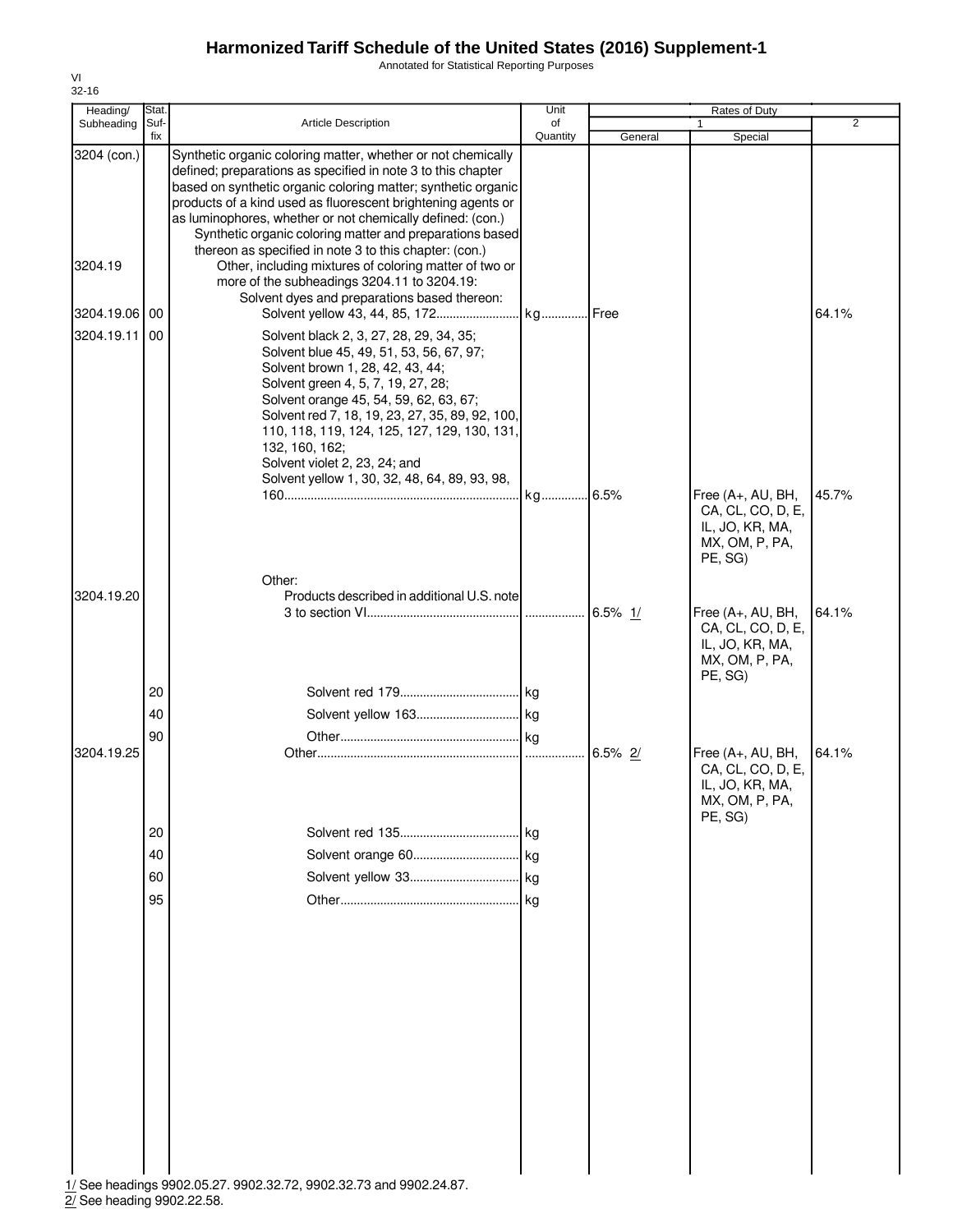Annotated for Statistical Reporting Purposes

|                   | Heading/                     | Stat.       |                                                                                                                                                                                                                                                                                                                                                                                                                                                                                                                                                                                                                               | Unit           |         | Rates of Duty                                                                            |             |
|-------------------|------------------------------|-------------|-------------------------------------------------------------------------------------------------------------------------------------------------------------------------------------------------------------------------------------------------------------------------------------------------------------------------------------------------------------------------------------------------------------------------------------------------------------------------------------------------------------------------------------------------------------------------------------------------------------------------------|----------------|---------|------------------------------------------------------------------------------------------|-------------|
|                   | Subheading                   | Suf-<br>fix | <b>Article Description</b>                                                                                                                                                                                                                                                                                                                                                                                                                                                                                                                                                                                                    | οf<br>Quantity | General | 1<br>Special                                                                             | 2           |
| 3204.19<br>(con.) | 3204 (con.)<br>3204.19.30 00 |             | Synthetic organic coloring matter, whether or not chemically<br>defined; preparations as specified in note 3 to this chapter<br>based on synthetic organic coloring matter; synthetic organic<br>products of a kind used as fluorescent brightening agents or<br>as luminophores, whether or not chemically defined: (con.)<br>Synthetic organic coloring matter and preparations based<br>thereon as specified in note 3 to this chapter: (con.)<br>Other, including mixtures of coloring matter of two or<br>more of the subheadings 3204.11 to 3204.19: (con.)<br>Other:<br>Sulfur black, "Colour Index Nos. 53185, 53190, |                |         | Free (A+, AU, BH,<br>CA, CL, CO, D, E,                                                   | $6.6¢/kg +$ |
|                   | 3204.19.35 00                |             | Beta-carotene and other carotenoid coloring                                                                                                                                                                                                                                                                                                                                                                                                                                                                                                                                                                                   |                |         | IL, JO, KR, MA,<br>MX, OM, P, PA,<br>PE, SG)                                             |             |
|                   |                              |             | Other:                                                                                                                                                                                                                                                                                                                                                                                                                                                                                                                                                                                                                        |                |         | Free (A, AU, BH,<br>CA, CL, CO, D, E,<br>IL, JO, K, KR, MA,<br>MX, OM, P, PA,<br>PE, SG) | 25%         |
|                   | 3204.19.40 00                |             | Products described in additional U.S. note                                                                                                                                                                                                                                                                                                                                                                                                                                                                                                                                                                                    |                |         | Free (A+, AU, BH,<br>CA, CL, CO, D, E,<br>IL, JO, KR, MA,<br>MX, OM, P, PA,<br>PE, SG)   | 50.5%       |
|                   | 3204.19.50 00                |             |                                                                                                                                                                                                                                                                                                                                                                                                                                                                                                                                                                                                                               |                |         | Free (A+, AU, BH,<br>CA, CL, CO, D, E,<br>IL, JO, KR, MA,<br>MX, OM, P, PA,<br>PE, SG)   | 50.5%       |
| 3204.20           |                              |             | Synthetic organic products of a kind used as fluorescent<br>brightening agents:                                                                                                                                                                                                                                                                                                                                                                                                                                                                                                                                               |                |         |                                                                                          |             |
|                   | 3204.20.10 00                |             |                                                                                                                                                                                                                                                                                                                                                                                                                                                                                                                                                                                                                               |                |         | Free (A*, AU, BH,<br>CA, CL, CO, D, E,<br>IL, JO, KR, MA,<br>MX, OM, P, PA,<br>PE, SG)   | 64.2%       |
|                   | 3204.20.40   00              |             |                                                                                                                                                                                                                                                                                                                                                                                                                                                                                                                                                                                                                               |                | Free    |                                                                                          | 44.1%       |
|                   | 3204.20.80 00                |             |                                                                                                                                                                                                                                                                                                                                                                                                                                                                                                                                                                                                                               |                | 6.5% 4/ | Free (A*, AU, BH,<br>CA, CL, CO, D, E,<br>IL, JO, KR, MA,<br>MX, OM, P, PA,<br>PE, SG)   | 44.1%       |
|                   | 3204.90.00 00                |             |                                                                                                                                                                                                                                                                                                                                                                                                                                                                                                                                                                                                                               |                |         | Free (A, AU, BH,<br>CA, CL, CO, D, E,<br>IL, JO, K, KR, MA,<br>MX, OM, P, PA,<br>PE, SG) | 50.8%       |
|                   |                              |             | 1/ See heading 9902.03.03.                                                                                                                                                                                                                                                                                                                                                                                                                                                                                                                                                                                                    |                |         |                                                                                          |             |

2/ See headings 9902.01.77 and 9902.24.09.

3/ See headings 9902.11.94 and 9902.11.95.

4/ See heading 9902.24.77.

5/ See heading 9902.32.07.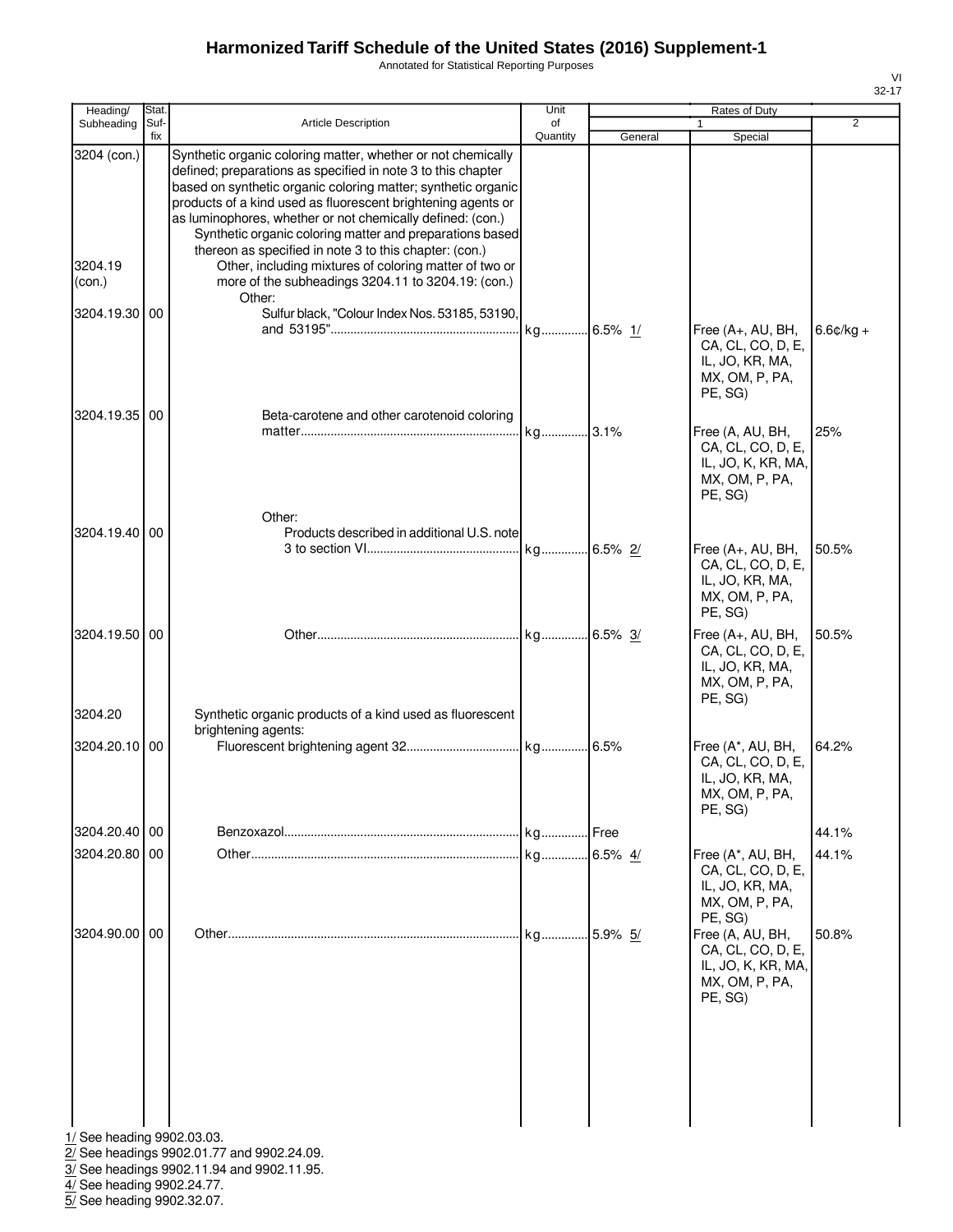Annotated for Statistical Reporting Purposes

| Heading/      | Stat.       |                                                                   | Unit               |         | Rates of Duty                        |                |
|---------------|-------------|-------------------------------------------------------------------|--------------------|---------|--------------------------------------|----------------|
| Subheading    | Suf-<br>fix | Article Description                                               | of<br>Quantity     | General | 1<br>Special                         | $\overline{2}$ |
| 3205.00       |             | Color lakes; preparations as specified in note 3 to this chapter  |                    |         |                                      |                |
|               |             | based on color lakes:                                             |                    |         |                                      |                |
| 3205.00.05 00 |             | Carmine:<br>Food coloring solutions, containing cochineal carmine |                    |         |                                      |                |
|               |             | lake and paprika oleo resins, but not including any               |                    |         |                                      |                |
|               |             |                                                                   |                    |         |                                      | 72%            |
| 3205.00.15 00 |             |                                                                   |                    |         | Free (A, AU, BH,                     | 72%            |
|               |             |                                                                   |                    |         | CA, CL, CO, D, E,<br>IL, JO, KR, MA, |                |
|               |             |                                                                   |                    |         | MX, OM, P, PA,                       |                |
|               |             |                                                                   |                    |         | PE, SG)                              |                |
| 3205.00.40    |             | Other:<br>Products described in additional U.S. note 3 to section |                    |         |                                      |                |
|               |             |                                                                   |                    | 6.5%    | Free (A+, AU, BH,                    | 72%            |
|               |             |                                                                   |                    |         | CA, CL, CO, D, E,                    |                |
|               |             |                                                                   |                    |         | IL, JO, KR, MA,<br>MX, OM, P, PA,    |                |
|               |             |                                                                   |                    |         | PE, SG)                              |                |
|               | 10          |                                                                   | .lkg               |         |                                      |                |
|               | 20          |                                                                   |                    |         |                                      |                |
|               | 40          |                                                                   |                    |         |                                      |                |
|               | 55          |                                                                   |                    |         |                                      |                |
| 3205.00.50    |             |                                                                   |                    | 6.5%    | Free (A+, AU, BH,                    | 72%            |
|               |             |                                                                   |                    |         | CA, CL, CO, D, E,<br>IL, JO, KR, MA, |                |
|               |             |                                                                   |                    |         | MX, OM, P, PA,                       |                |
|               | 10          |                                                                   |                    |         | PE, SG)                              |                |
|               | 20          |                                                                   |                    |         |                                      |                |
|               |             |                                                                   | kg<br>$\lfloor$ kg |         |                                      |                |
|               | 30<br>40    |                                                                   |                    |         |                                      |                |
|               |             |                                                                   |                    |         |                                      |                |
|               | 50          |                                                                   |                    |         |                                      |                |
|               |             |                                                                   |                    |         |                                      |                |
|               |             |                                                                   |                    |         |                                      |                |
|               |             |                                                                   |                    |         |                                      |                |
|               |             |                                                                   |                    |         |                                      |                |
|               |             |                                                                   |                    |         |                                      |                |
|               |             |                                                                   |                    |         |                                      |                |
|               |             |                                                                   |                    |         |                                      |                |
|               |             |                                                                   |                    |         |                                      |                |
|               |             |                                                                   |                    |         |                                      |                |
|               |             |                                                                   |                    |         |                                      |                |
|               |             |                                                                   |                    |         |                                      |                |
|               |             |                                                                   |                    |         |                                      |                |
|               |             |                                                                   |                    |         |                                      |                |
|               |             |                                                                   |                    |         |                                      |                |
|               |             |                                                                   |                    |         |                                      |                |
|               |             |                                                                   |                    |         |                                      |                |
|               |             |                                                                   |                    |         |                                      |                |
|               |             |                                                                   |                    |         |                                      |                |
|               |             |                                                                   |                    |         |                                      |                |
|               |             |                                                                   |                    |         |                                      |                |
|               |             |                                                                   |                    |         |                                      |                |
|               |             |                                                                   |                    |         |                                      |                |
|               |             |                                                                   |                    |         |                                      |                |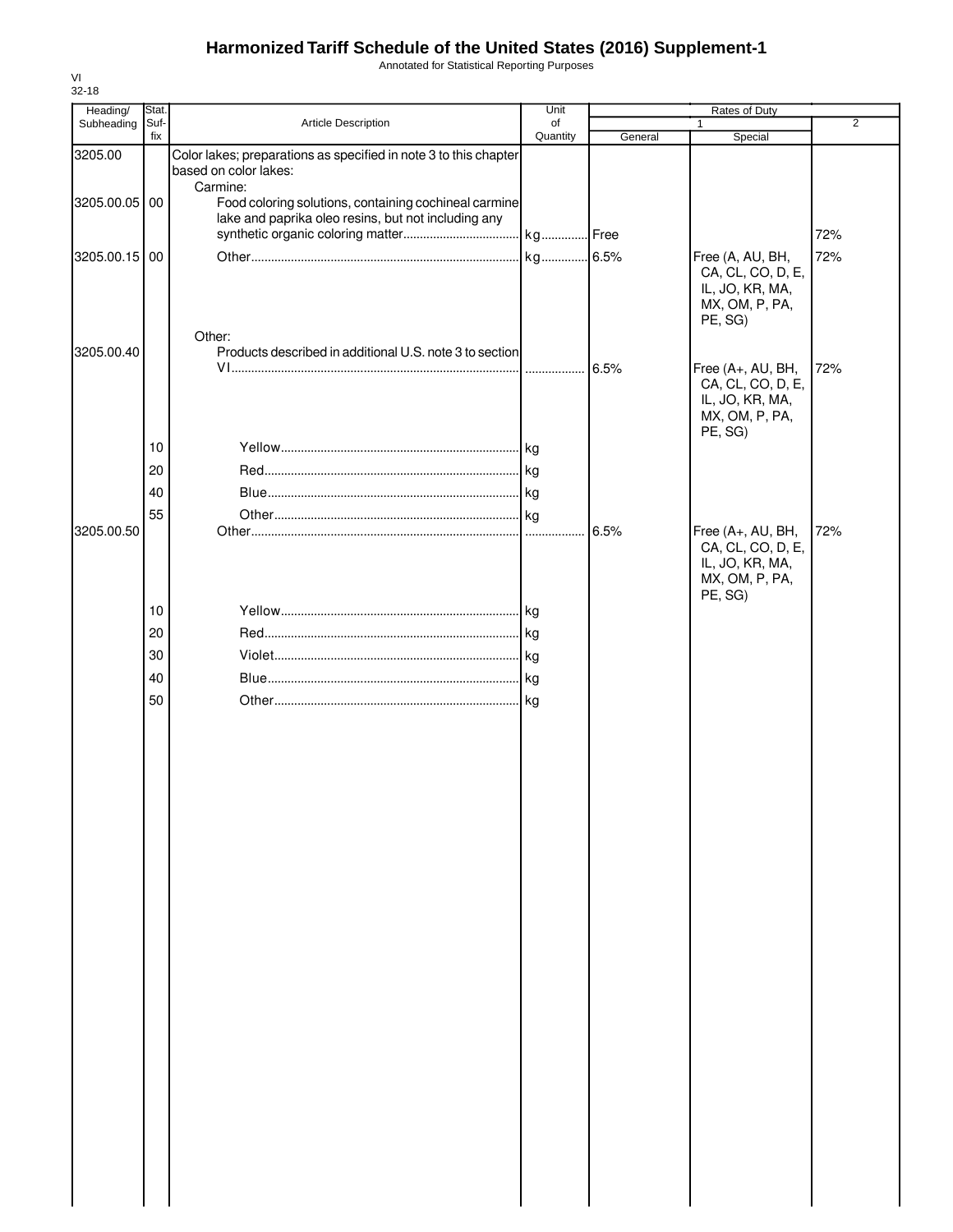Annotated for Statistical Reporting Purposes

| Heading/      | Stat. |                                                                                                             | Unit     |         | Rates of Duty             |                |
|---------------|-------|-------------------------------------------------------------------------------------------------------------|----------|---------|---------------------------|----------------|
| Subheading    | Suf-  | Article Description                                                                                         | of       |         | 1                         | $\overline{2}$ |
| 3206          | fix   | Other coloring matter; preparations as specified in note 3 to                                               | Quantity | General | Special                   |                |
|               |       | this chapter, other than those of heading 3203, 3204 or 3205;                                               |          |         |                           |                |
|               |       | inorganic products of a kind used as luminophores, whether                                                  |          |         |                           |                |
|               |       | or not chemically defined:                                                                                  |          |         |                           |                |
| 3206.11.00 00 |       | Pigments and preparations based on titanium dioxide:<br>Containing 80 percent or more by weight of titanium |          |         |                           |                |
|               |       |                                                                                                             |          |         | Free (A, AU, BH,          | 30%            |
|               |       |                                                                                                             |          |         | CA, CL, CO, D, E,         |                |
|               |       |                                                                                                             |          |         | IL, JO, KR, MA,           |                |
|               |       |                                                                                                             |          |         | MX, OM, P, PA,            |                |
|               |       |                                                                                                             |          |         | PE, SG)                   |                |
| 3206.19.00 00 |       |                                                                                                             |          |         | Free (A, AU, BH,          | 30%            |
|               |       |                                                                                                             |          |         | CA, CL, CO, D, E,         |                |
|               |       |                                                                                                             |          |         | IL, JO, KR, MA,           |                |
|               |       |                                                                                                             |          |         | MX, OM, P, PA,<br>PE, SG) |                |
| 3206.20.00    |       | Pigments and preparations based on chromium                                                                 |          |         |                           |                |
|               |       |                                                                                                             |          |         | Free (A, AU, BH,          | 25%            |
|               |       |                                                                                                             |          |         | CA, CL, CO, D, E,         |                |
|               |       |                                                                                                             |          |         | IL, JO, KR, MA,           |                |
|               |       |                                                                                                             |          |         | MX, OM, P, PA,            |                |
|               | 10    |                                                                                                             |          |         | PE, SG)                   |                |
|               |       |                                                                                                             |          |         |                           |                |
|               | 20    |                                                                                                             |          |         |                           |                |
|               | 30    |                                                                                                             |          |         |                           |                |
|               | 50    |                                                                                                             |          |         |                           |                |
|               |       |                                                                                                             |          |         |                           |                |
|               |       |                                                                                                             |          |         |                           |                |
|               |       |                                                                                                             |          |         |                           |                |
|               |       |                                                                                                             |          |         |                           |                |
|               |       |                                                                                                             |          |         |                           |                |
|               |       |                                                                                                             |          |         |                           |                |
|               |       |                                                                                                             |          |         |                           |                |
|               |       |                                                                                                             |          |         |                           |                |
|               |       |                                                                                                             |          |         |                           |                |
|               |       |                                                                                                             |          |         |                           |                |
|               |       |                                                                                                             |          |         |                           |                |
|               |       |                                                                                                             |          |         |                           |                |
|               |       |                                                                                                             |          |         |                           |                |
|               |       |                                                                                                             |          |         |                           |                |
|               |       |                                                                                                             |          |         |                           |                |
|               |       |                                                                                                             |          |         |                           |                |
|               |       |                                                                                                             |          |         |                           |                |
|               |       |                                                                                                             |          |         |                           |                |
|               |       |                                                                                                             |          |         |                           |                |
|               |       |                                                                                                             |          |         |                           |                |
|               |       |                                                                                                             |          |         |                           |                |
|               |       |                                                                                                             |          |         |                           |                |
|               |       |                                                                                                             |          |         |                           |                |
|               |       |                                                                                                             |          |         |                           |                |
|               |       |                                                                                                             |          |         |                           |                |
|               |       |                                                                                                             |          |         |                           |                |
|               |       |                                                                                                             |          |         |                           |                |
|               |       |                                                                                                             |          |         |                           |                |
|               |       |                                                                                                             |          |         |                           |                |
|               |       |                                                                                                             |          |         |                           |                |
|               |       |                                                                                                             |          |         |                           |                |
|               |       |                                                                                                             |          |         |                           |                |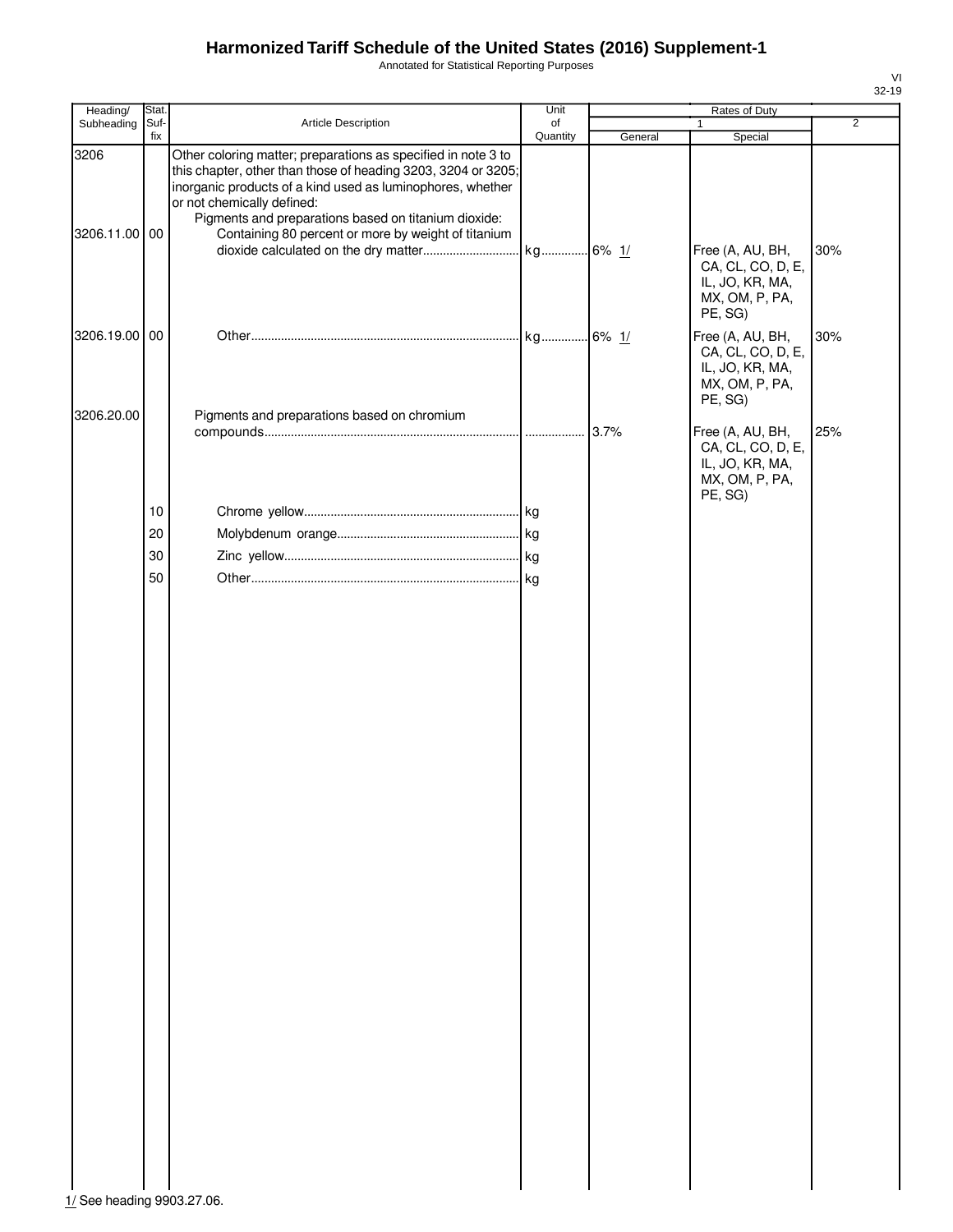Annotated for Statistical Reporting Purposes

| Heading/                     | Stat.       |                                                                                                                                                                                                                                                                                    | Unit           |            | Rates of Duty                                                                                   |       |
|------------------------------|-------------|------------------------------------------------------------------------------------------------------------------------------------------------------------------------------------------------------------------------------------------------------------------------------------|----------------|------------|-------------------------------------------------------------------------------------------------|-------|
| Subheading                   | Suf-<br>fix | <b>Article Description</b>                                                                                                                                                                                                                                                         | of<br>Quantity | General    | Special                                                                                         | 2     |
| 3206 (con.)<br>3206.41.00 00 |             | Other coloring matter; preparations as specified in note 3 to<br>this chapter, other than those of heading 3203, 3204 or 3205;<br>inorganic products of a kind used as luminophores, whether<br>or not chemically defined: (con.)<br>Other coloring matter and other preparations: |                |            | Free (A, AU, BH,<br>CA, CL, CO, D, E,<br>IL, JO, KR, MA,<br>MX, OM, P, PA,<br>PE, SG)           | 7.5%  |
| 3206.42.00 00                |             | Lithopone and other pigments and preparations based                                                                                                                                                                                                                                | kg 2.2%        |            | Free (A, AU, BH,<br>CA, CL, CO, D, E,<br>IL, JO, KR, MA,<br>MX, OM, P, PA,<br>PE, SG)           | 11%   |
| 3206.49<br>3206.49.10 00     |             | Other:<br>Concentrated dispersions of pigments in plastics                                                                                                                                                                                                                         | kg             | .5.9%      | Free(A, AU, BH, CA, 15.4¢/kg +<br>CL, CO, D, E, IL,<br>JO, KR, MA, MX,<br>OM, P, PA, PE,<br>SG) | 45%   |
| 3206.49.20                   | 00          |                                                                                                                                                                                                                                                                                    |                |            | Free (A+, AU, BH,<br>CA, CL, CO, D, E,<br>IL, JO, KR, MA,<br>MX, OM, P, PA,<br>PE, SG)          | 20%   |
| 3206.49.30 00                |             |                                                                                                                                                                                                                                                                                    |                |            | Free (A, AU, BH,<br>CA, CL, CO, D, E,<br>IL, JO, KR, MA,<br>MX, OM, P, PA,<br>PE, SG)           | 4.5%  |
| 3206.49.40 00                |             |                                                                                                                                                                                                                                                                                    |                |            |                                                                                                 | 20%   |
| 3206.49.55 00                |             | Pigments and preparations based on<br>hexacyanoferrates (ferrocyanides and                                                                                                                                                                                                         |                |            | Free (A, AU, BH,                                                                                | 12%   |
|                              |             |                                                                                                                                                                                                                                                                                    |                |            | CA, CL, CO, D, E,<br>IL, JO, KR, MA,<br>MX, OM, P, PA,<br>PE, SG)                               |       |
| 3206.49.60                   |             |                                                                                                                                                                                                                                                                                    |                | $3.1\%$ 1/ | Free (A, AU, BH,<br>CA, CL, CO, D, E,<br>IL, JO, KR, MA,<br>MX, OM, P, PA,<br>PE, SG)           | 25%   |
|                              | 10<br>50    | Pigments and preparations based on cadmium                                                                                                                                                                                                                                         |                |            |                                                                                                 |       |
| 3206.50.00                   | 00          | Inorganic products of a kind used as luminophores kg                                                                                                                                                                                                                               |                | $6.5\%$ 2/ | Free (A+, AU, BH,<br>CA, CL, CO, D, E,<br>IL, JO, KR, MA,<br>MX, OM, P, PA,<br>PE, SG)          | 45.5% |
|                              |             |                                                                                                                                                                                                                                                                                    |                |            |                                                                                                 |       |

1/ See heading 9902.22.90.

2/ See headings 9902.22.63-70, 9902.22.72-9902.22.75, and 9902.32.33.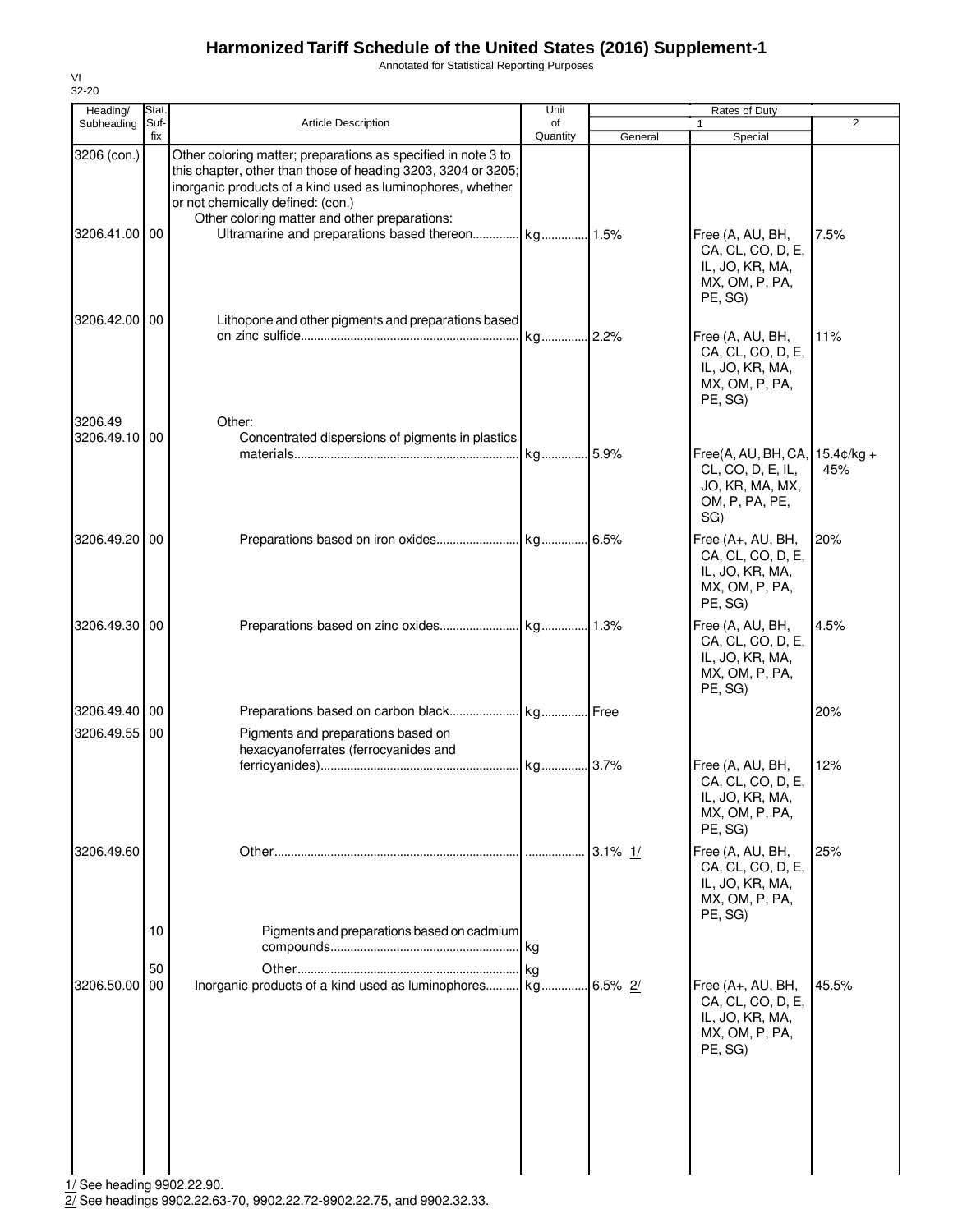Annotated for Statistical Reporting Purposes

| ×<br>٧ |  |
|--------|--|

| Heading/                   | Stat.       |                                                                                                                                                                                                                                                                                                                                                                  | Unit           |             | Rates of Duty                                                                                 |                |
|----------------------------|-------------|------------------------------------------------------------------------------------------------------------------------------------------------------------------------------------------------------------------------------------------------------------------------------------------------------------------------------------------------------------------|----------------|-------------|-----------------------------------------------------------------------------------------------|----------------|
| Subheading                 | Suf-<br>fix | Article Description                                                                                                                                                                                                                                                                                                                                              | of<br>Quantity | General     | Special                                                                                       | $\overline{2}$ |
| 3207<br>3207.10.00 00      |             | Prepared pigments, prepared opacifiers and prepared colors,<br>vitrifiable enamels and glazes, engobes (slips), liquid lustres<br>and similar preparations, of a kind used in the ceramic,<br>enamelling or glass industry; glass frit and other glass, in the<br>form of powder, granules or flakes:<br>Prepared pigments, prepared opacifiers, prepared colors |                |             |                                                                                               |                |
|                            |             |                                                                                                                                                                                                                                                                                                                                                                  |                |             | Free (A, AU, BH,<br>CA, CL, CO, D, E,<br>IL, JO, KR, MA,<br>MX, OM, P, PA,<br>PE, SG)         | 25%            |
| 3207.20.00 00              |             | Vitrifiable enamels and glazes, engobes (slips) and similar                                                                                                                                                                                                                                                                                                      |                |             | Free (A, AU, BH,<br>CA, CL, CO, D, E,<br>IL, JO, KR, MA,<br>MX, OM, P, PA,<br>PE, SG)         | 30%            |
| 3207.30.00 00              |             |                                                                                                                                                                                                                                                                                                                                                                  |                |             | Free (A, AU, BH,<br>CA, CL, CO, D, E,<br>IL, JO, KR, MA,<br>MX, OM, P, PA,<br>PE, SG)         | 25%            |
| 3207.40                    |             | Glass frit and other glass, in the form of powder, granules<br>or flakes:                                                                                                                                                                                                                                                                                        |                |             |                                                                                               |                |
| 3207.40.10 00              |             |                                                                                                                                                                                                                                                                                                                                                                  |                |             | Free (A, AU, BH,<br>CA, CL, CO, D, E,<br>IL, JO, KR, MA,<br>MX, OM, P, PA,<br>PE, SG)         | 30%            |
| 3207.40.50 00              |             |                                                                                                                                                                                                                                                                                                                                                                  |                |             | Free (A+, AU, BH,<br>CA, CL, CO, D, E,<br>IL, JO, KR, MA,<br>MX, OM, P, PA,<br>PE, SG)        | 40%            |
| 3208                       |             | Paints and varnishes (including enamels and lacquers) based<br>on synthetic polymers or chemically modified natural polymers,<br>dispersed or dissolved in a nonaqueous medium;<br>solutions as defined in note 4 to this chapter:                                                                                                                               |                |             |                                                                                               |                |
| 3208.10.00 00              |             |                                                                                                                                                                                                                                                                                                                                                                  | kg             |             | Free(A, AU, BH, CA, 15.4¢/kg<br>CL, CO, D, E, IL,<br>JO, KR, MA, MX,<br>OM, P, PA, PE,<br>SG) | $+46%$         |
| 3208.20.00 00              |             |                                                                                                                                                                                                                                                                                                                                                                  | liters<br>kg   | 3.6%        | Free (A, AU, BH,<br>CA, CL, CO, D, E,<br>IL, JO, KR, MA,<br>MX, OM, P, PA,<br>PE, SG)         | 25%            |
| 3208.90.00 00              |             |                                                                                                                                                                                                                                                                                                                                                                  | liters<br>kg   | $.3.2\%$ 2/ | Free (A, AU, BH,<br>CA, CL, CO, D, E,<br>IL, JO, KR, MA,<br>MX, OM, P, PA,<br>PE, SG)         | 25%            |
| 1/ See heading 9902.02.20. |             |                                                                                                                                                                                                                                                                                                                                                                  |                |             |                                                                                               |                |

2/ See heading 9902.03.22.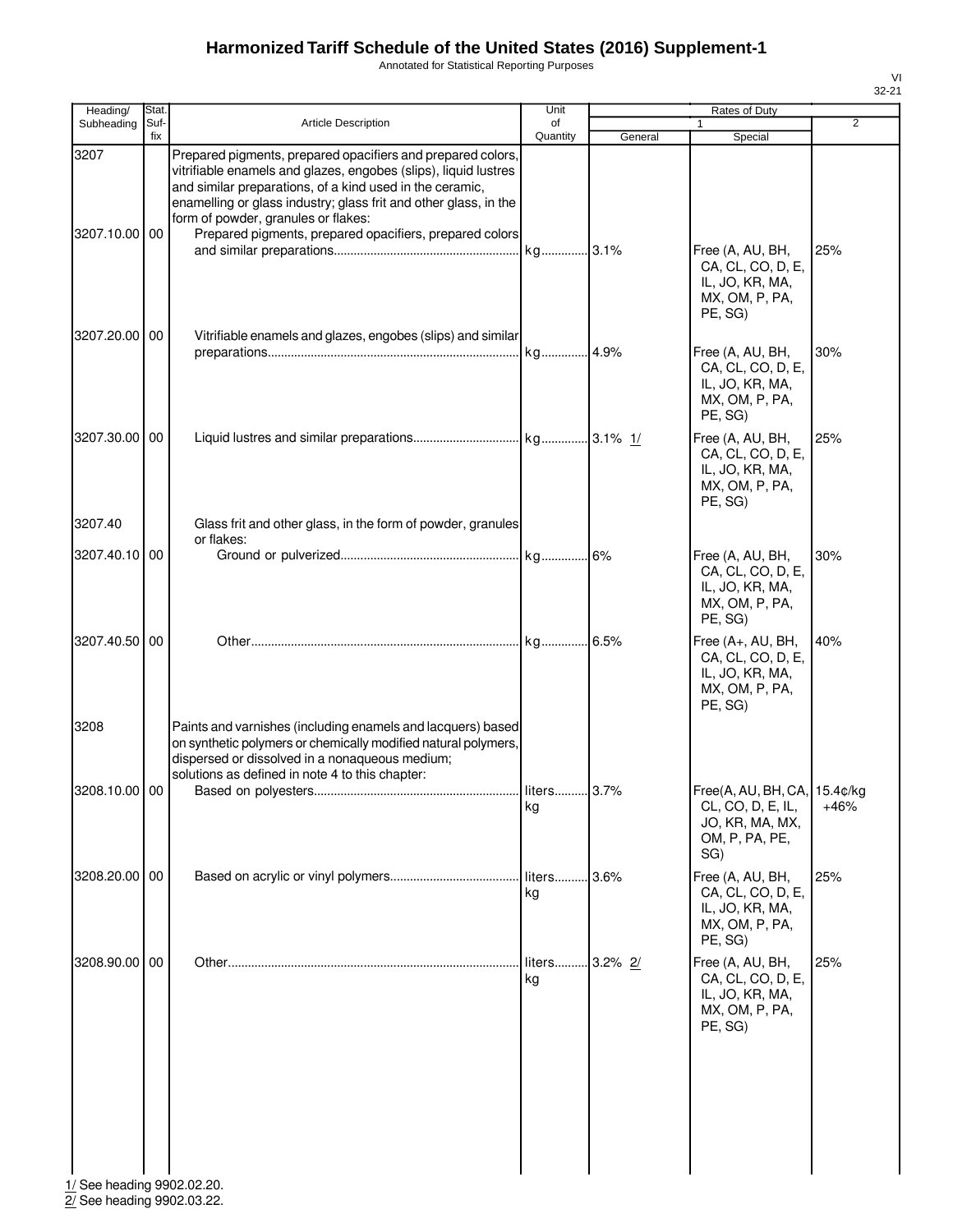Annotated for Statistical Reporting Purposes

| Heading/      | Stat.       |                                                                                                                                                                                                                                                                                   | Unit              |                           | Rates of Duty                                                                                   |                             |
|---------------|-------------|-----------------------------------------------------------------------------------------------------------------------------------------------------------------------------------------------------------------------------------------------------------------------------------|-------------------|---------------------------|-------------------------------------------------------------------------------------------------|-----------------------------|
| Subheading    | Suf-<br>fix | <b>Article Description</b>                                                                                                                                                                                                                                                        | of<br>Quantity    | General                   | $\mathbf{1}$<br>Special                                                                         | $\overline{2}$              |
| 3209          |             | Paints and varnishes (including enamels and lacquers) based<br>on synthetic polymers or chemically modified natural polymers,<br>dispersed or dissolved in an aqueous medium:                                                                                                     |                   |                           |                                                                                                 |                             |
| 3209.10.00 00 |             |                                                                                                                                                                                                                                                                                   | liters 5.1%<br>kg |                           | Free (A, AU, BH,<br>CA, CL, CO, D, E,<br>IL, JO, KR, MA,<br>MX, OM, P, PA,<br>PE, SG)           | 25%                         |
| 3209.90.00 00 |             |                                                                                                                                                                                                                                                                                   | liters<br>kg      | .5.9%                     | Free (A, AU, BH,<br>CA, CL, CO, D, E,<br>IL, JO, KR, MA,<br>MX, OM, P, PA,<br>PE, SG)           | $15.4 \text{c/kg} +$<br>46% |
|               |             | 3210.00.00 00 Other paints and varnishes (including enamels, lacquers and<br>distempers); prepared water pigments of a kind used for                                                                                                                                              | liters 1.8%<br>kg |                           | Free (A, AU, BH,<br>CA, CL, CO, D, E,<br>IL, JO, KR, MA,<br>MX, OM, P, PA,<br>PE, SG)           | 25%                         |
|               |             |                                                                                                                                                                                                                                                                                   |                   |                           | Free (A+, AU, BH,<br>CA, CL, CO, D, E,<br>IL, JO, KR, MA,<br>MX, OM, P, PA,<br>PE, SG)          | 25%                         |
| 3212          |             | Pigments (including metallic powders and flakes) dispersed<br>in nonaqueous media, in liquid or paste form, of a kind used<br>in the manufacture of paints (including enamels); stamping<br>foils; dyes and other coloring matter put up in forms or packings<br>for retail sale: |                   |                           |                                                                                                 |                             |
| 3212.10.00 00 |             |                                                                                                                                                                                                                                                                                   | $m2$              | 4.7%                      | Free (A, AU, BH,<br>CA, CL, CO, D, E,<br>IL, JO, KR, MA,<br>MX, OM, P, PA,<br>PE, SG)           | 20%                         |
| 3212.90.00    |             |                                                                                                                                                                                                                                                                                   |                   | 3.1%                      | Free (A, AU, BH,<br>CA, CL, CO, D, E,<br>IL, JO, KR, MA,<br>MX, OM, P, PA,<br>PE, SG)           | 25%                         |
|               | 10<br>50    |                                                                                                                                                                                                                                                                                   |                   |                           |                                                                                                 |                             |
| 3213          |             | Artists', students' or signboard painters' colors, modifying tints,<br>amusement colors and the like, in tablets, tubes, jars, bottles,<br>pans or in similar forms or packings:                                                                                                  |                   |                           |                                                                                                 |                             |
| 3213.10.00    | 00          |                                                                                                                                                                                                                                                                                   | X                 | 6.5% on the<br>entire set | Free(A, AU, BH, CA, 70% on the<br>CL, CO, D, E, IL,<br>JO, KR, MA, MX,<br>OM, P, PA, PE,<br>SG) | entire set                  |
| 3213.90.00 00 |             |                                                                                                                                                                                                                                                                                   |                   | .3.4%                     | Free (A, AU, BH,<br>CA, CL, CO, D, E,<br>IL, JO, KR, MA,<br>MX, OM, P, PA,<br>PE, SG)           | 48.6%                       |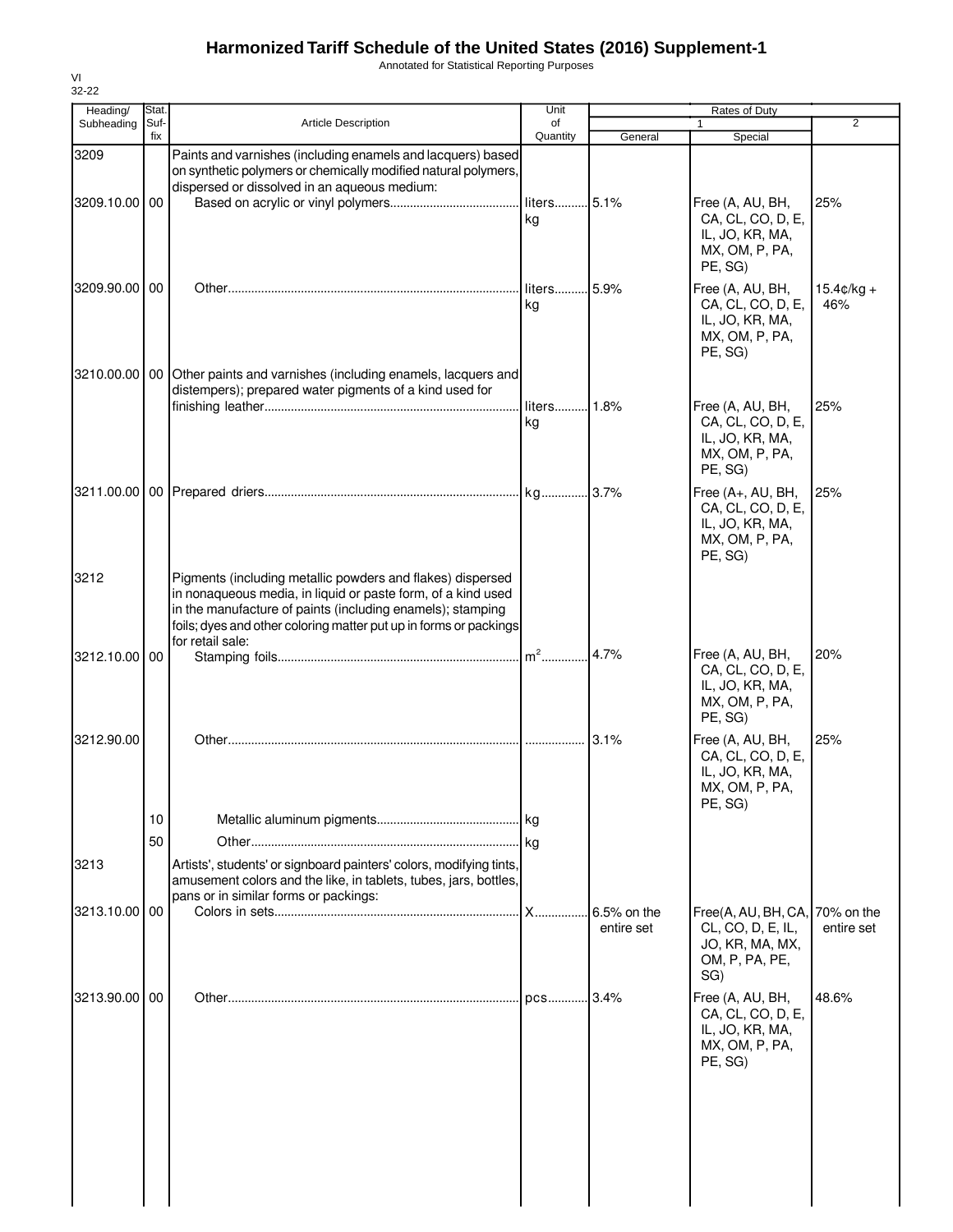Annotated for Statistical Reporting Purposes

| Heading/           | Stat.       |                                                                                                                                                                                                                                                                                          | Unit           |         | Rates of Duty                                                                          |                |
|--------------------|-------------|------------------------------------------------------------------------------------------------------------------------------------------------------------------------------------------------------------------------------------------------------------------------------------------|----------------|---------|----------------------------------------------------------------------------------------|----------------|
| Subheading         | Suf-<br>fix | Article Description                                                                                                                                                                                                                                                                      | of<br>Quantity | General | 1<br>Special                                                                           | $\overline{2}$ |
| 3214<br>3214.10.00 |             | Glaziers' putty, grafting putty, resin cements, caulking<br>compounds and other mastics; painters' fillings; nonrefractory<br>surfacing preparations for facades, indoor walls, floors, ceilings<br>or the like:<br>Glazier's putty, grafting putty, resin cements, caulking<br>Mastics: |                |         | Free (A, AU, BH,<br>CA, CL, CO, D, E,<br>IL, JO, KR, MA,<br>MX, OM, P, PA,<br>PE, SG)  | 20%            |
|                    | 10          |                                                                                                                                                                                                                                                                                          |                |         |                                                                                        |                |
|                    | 20          |                                                                                                                                                                                                                                                                                          |                |         |                                                                                        |                |
|                    | 90          |                                                                                                                                                                                                                                                                                          |                |         |                                                                                        |                |
| 3214.90            |             | Other:                                                                                                                                                                                                                                                                                   |                |         |                                                                                        |                |
| 3214.90.10 00      |             |                                                                                                                                                                                                                                                                                          |                |         |                                                                                        | 20%            |
| 3214.90.50         | 00          |                                                                                                                                                                                                                                                                                          |                |         | Free (A+, AU, BH,<br>CA, CL, CO, D, E,<br>IL, JO, KR, MA,<br>MX, OM, P, PA,<br>PE, SG) | 60%            |
| 3215               |             | Printing ink, writing or drawing ink and other inks, whether or<br>not concentrated or solid:<br>Printing ink:                                                                                                                                                                           |                |         |                                                                                        |                |
| 3215.11            |             | Black:                                                                                                                                                                                                                                                                                   |                |         |                                                                                        |                |
| 3215.11.10 00      |             | Solid:<br>In engineered shapes, for insertion into<br>apparatus of subheadings 8443.31, 8443.32                                                                                                                                                                                          |                |         | Free (A, AU, BH,                                                                       | 10%            |
|                    |             |                                                                                                                                                                                                                                                                                          |                |         | CA, CL, CO, E, IL,<br>JO, KR, MA, MX,<br>OM, P, PA, PE,<br>SG)                         |                |
| 3215.11.30 00      |             |                                                                                                                                                                                                                                                                                          |                |         | Free (A, AU, BH,<br>CA, CL, CO, E, IL,<br>JO, KR, MA, MX,<br>OM, P, PA, PE,<br>SG)     | 10%            |
| 3215.11.90         |             |                                                                                                                                                                                                                                                                                          |                |         | Free (A, AU, BH,<br>CA, CL, CO, E, IL,<br>JO, KR, MA, MX,<br>OM, P, PA, PE,<br>SG)     | 10%            |
|                    | 10          |                                                                                                                                                                                                                                                                                          |                |         |                                                                                        |                |
|                    | 20          | Other:                                                                                                                                                                                                                                                                                   |                |         |                                                                                        |                |
|                    |             |                                                                                                                                                                                                                                                                                          |                |         |                                                                                        |                |
|                    | 30          | Gravure                                                                                                                                                                                                                                                                                  |                |         |                                                                                        |                |
|                    | 40          |                                                                                                                                                                                                                                                                                          |                |         |                                                                                        |                |
|                    | 50          |                                                                                                                                                                                                                                                                                          |                |         |                                                                                        |                |
|                    | 60          |                                                                                                                                                                                                                                                                                          |                |         |                                                                                        |                |
|                    |             |                                                                                                                                                                                                                                                                                          |                |         |                                                                                        |                |